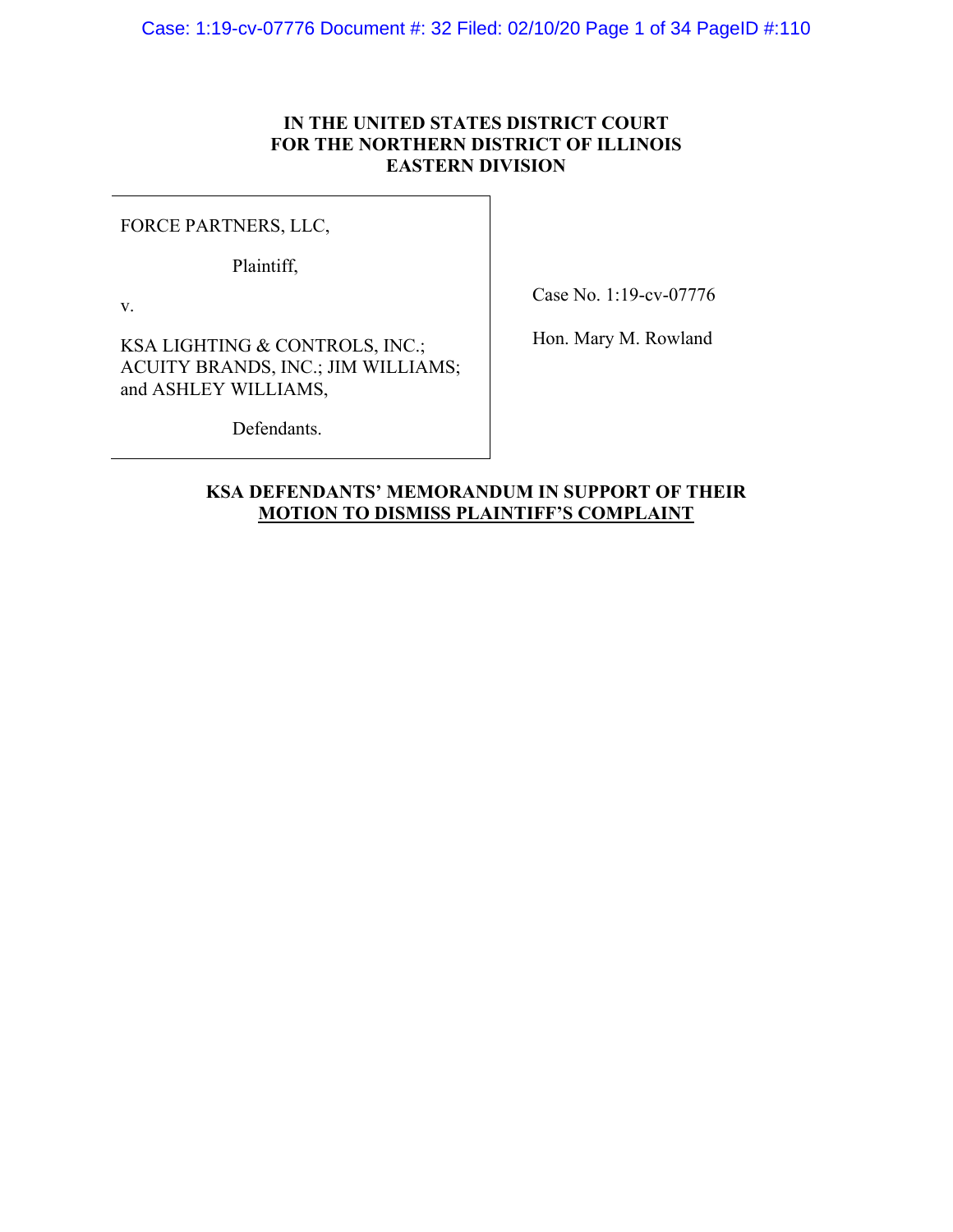# **TABLE OF CONTENTS**

| $\overline{I}$ . | Counts I and II Should Be Dismissed Because Plaintiff Cannot Plead |    |                                                                                                                                                                                 |
|------------------|--------------------------------------------------------------------|----|---------------------------------------------------------------------------------------------------------------------------------------------------------------------------------|
|                  | A.                                                                 |    | Plaintiff Has Not—and Cannot—Allege an Agreement Under                                                                                                                          |
|                  |                                                                    | 1. | Count I Should Be Dismissed Because Defendants Are<br>Incapable of Conspiring Under Copperweld and its Progeny  6                                                               |
|                  |                                                                    | 2. | <b>Count I Should Also Be Dismissed Because Plaintiff Does</b>                                                                                                                  |
|                  |                                                                    | 3. | Count II Should Be Dismissed Because Plaintiff Alleges<br>Only an Invitation to Enter Into an Authorized Distributor<br>Program, Which is Not an Agreement Under the Sherman    |
|                  | <b>B.</b>                                                          |    | Force Partners Failed to Plead That the Invitation to Enter Into an<br>Alleged Exclusive Deal Caused a Restraint of Trade Within                                                |
| II.              |                                                                    |    | Count III Should Be Dismissed Because Plaintiff Fails to Allege That                                                                                                            |
|                  | A.                                                                 |    | Plaintiff Fails to Allege Any Exclusionary or Anticompetitive<br>Conduct Sufficient to State an Attempted Monopolization Claim 15                                               |
|                  |                                                                    | 1. | Plaintiff Fails to Plead That KSA's Invitation to Enter Into<br>Alleged Exclusive Relationships is Exclusionary, and<br>Therefore Fails to Allege the Requisite Anticompetitive |
|                  |                                                                    | 2. | Plaintiff's Allegations that KSA Made False or Disparaging<br>Statements to Dealers Fail to Supports its Monopolization                                                         |
|                  | <b>B.</b>                                                          |    | Plaintiff Does Not Allege the "Dangerous Probability of Success"                                                                                                                |
| III.             |                                                                    |    | Count IV Should Be Dismissed Because Section 3 of the Clayton Act                                                                                                               |
| IV.              |                                                                    |    | Count V Should Be Dismissed Because Illinois Antitrust Act Claims Are                                                                                                           |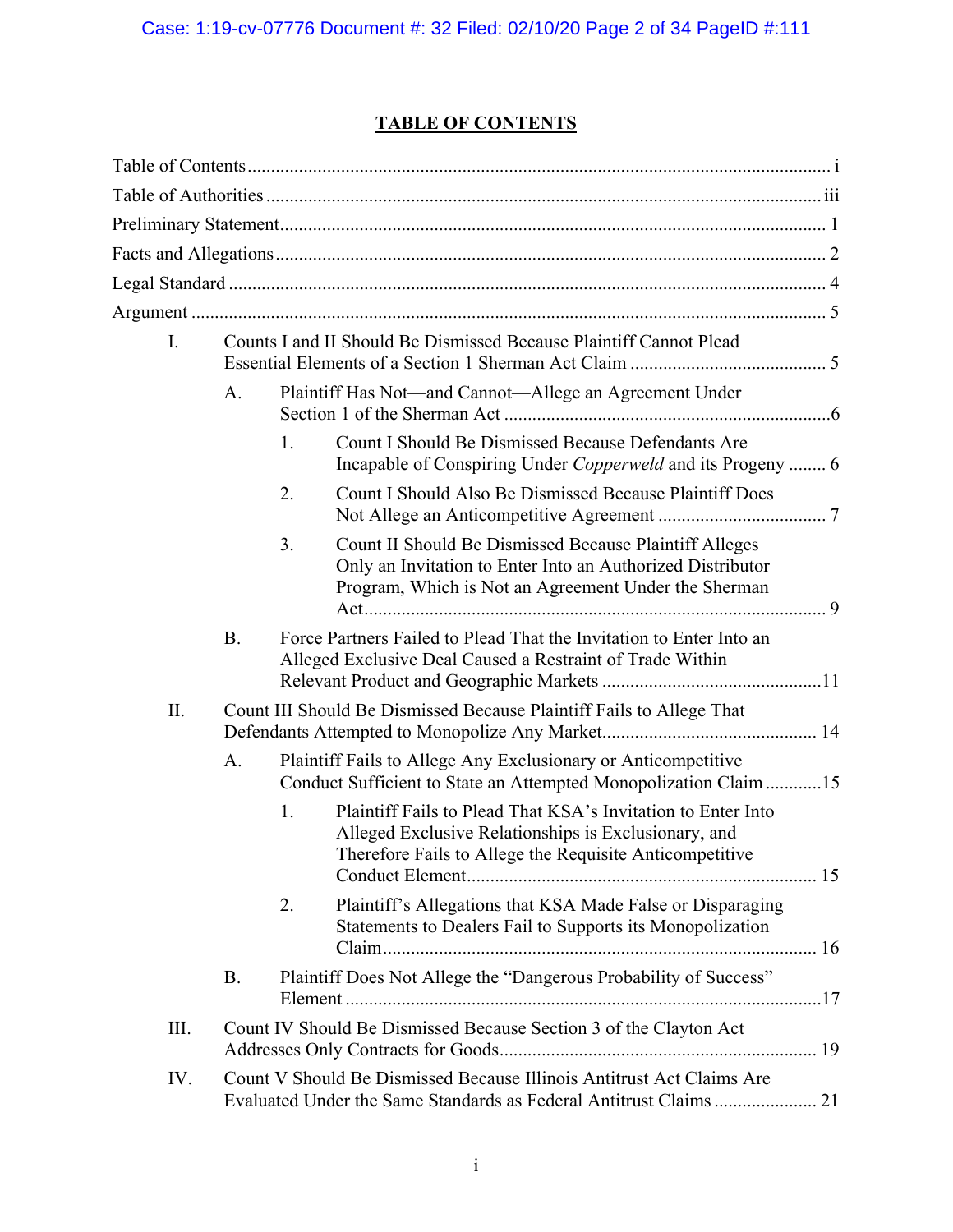# Case: 1:19-cv-07776 Document #: 32 Filed: 02/10/20 Page 3 of 34 PageID #:112

|     | Count VI Should Be Dismissed Because Defendants Did Not Disparage |  |
|-----|-------------------------------------------------------------------|--|
| VI. | Count VII Should Be Dismissed Because Defendants' Authorized      |  |
|     |                                                                   |  |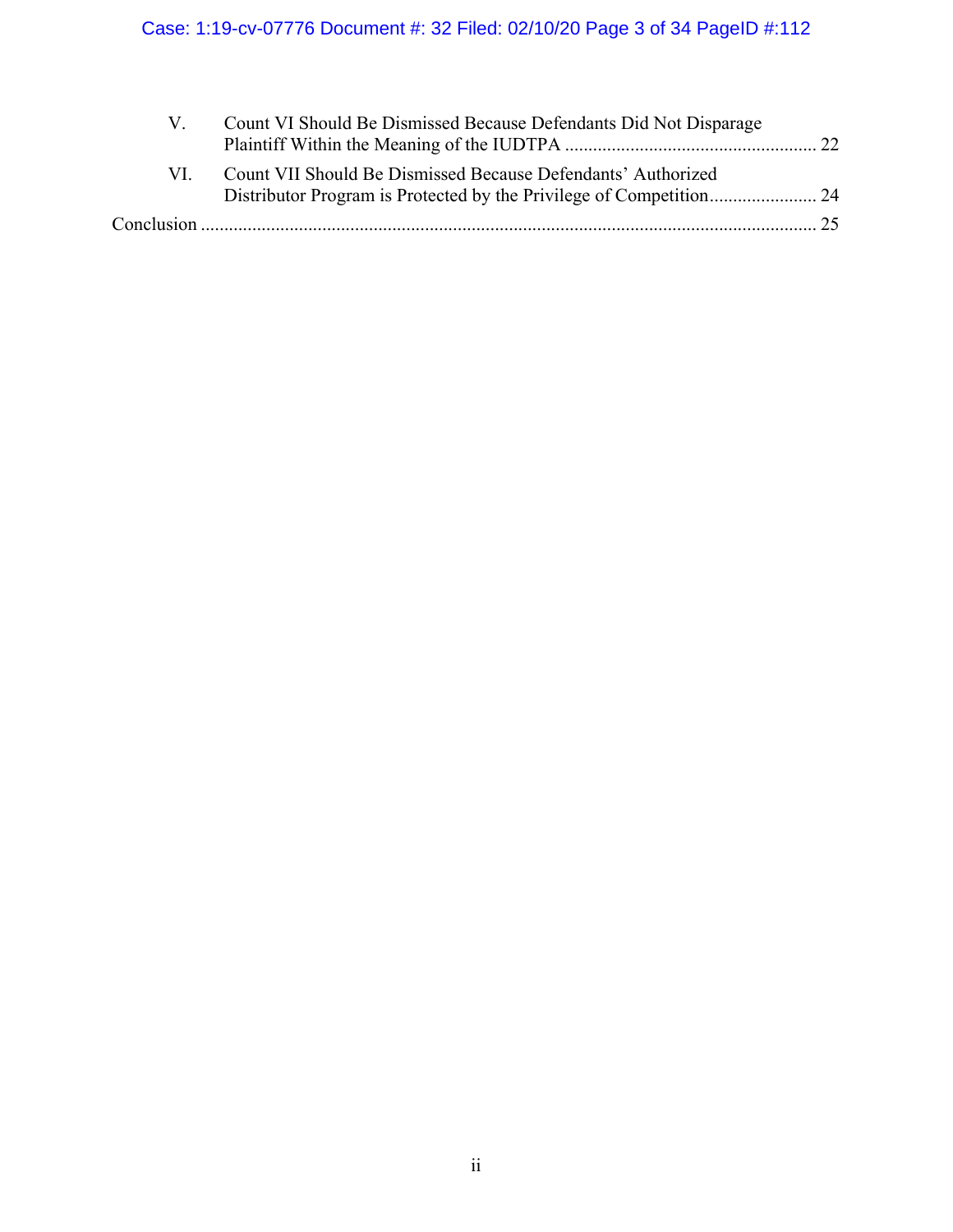# **TABLE OF AUTHORITIES**

| Cases                                                                                                      | Page(s) |
|------------------------------------------------------------------------------------------------------------|---------|
| Agnew v. Nat'l Collegiate Athletic Ass'n,                                                                  |         |
| Alarm Detection Sys. v. Orland Fire Prot. Dist.,                                                           |         |
| Ashcroft v. Iqbal,                                                                                         |         |
| Bell Atl. Corp. v. Twombly,                                                                                |         |
| Beverage Mgmt., Inc. v. Coca-Cola Bottling Corp.,                                                          |         |
| BookXchange FL, LLC v. Book Runners, LLC,                                                                  |         |
| Brillhart v. Mutual Medical Ins., Inc.,                                                                    |         |
| Broadcom Corp. v. Qualcomm Inc.,<br>No. 05 CV 3350, 2006 WL 2528545 (D.N.J. Aug. 31, 2006), aff'd in part, |         |
| Brooke Grp. Ltd. v. Brown & Williamson Tobacco Corp.,                                                      |         |
| State of Ill., ex rel. Burris v. Panhandle E. Pipe Line Co.,                                               |         |
| Card v. Nat'l Life Ins. Co.,                                                                               |         |
| CardioNet, Inc. v. LifeWatch Corp.,                                                                        |         |
| Chicago Show Printing Co. v. Sherwood,                                                                     |         |
| Chicago Studio Rental, Inc. v. Illinois Dep't of Commerce,                                                 |         |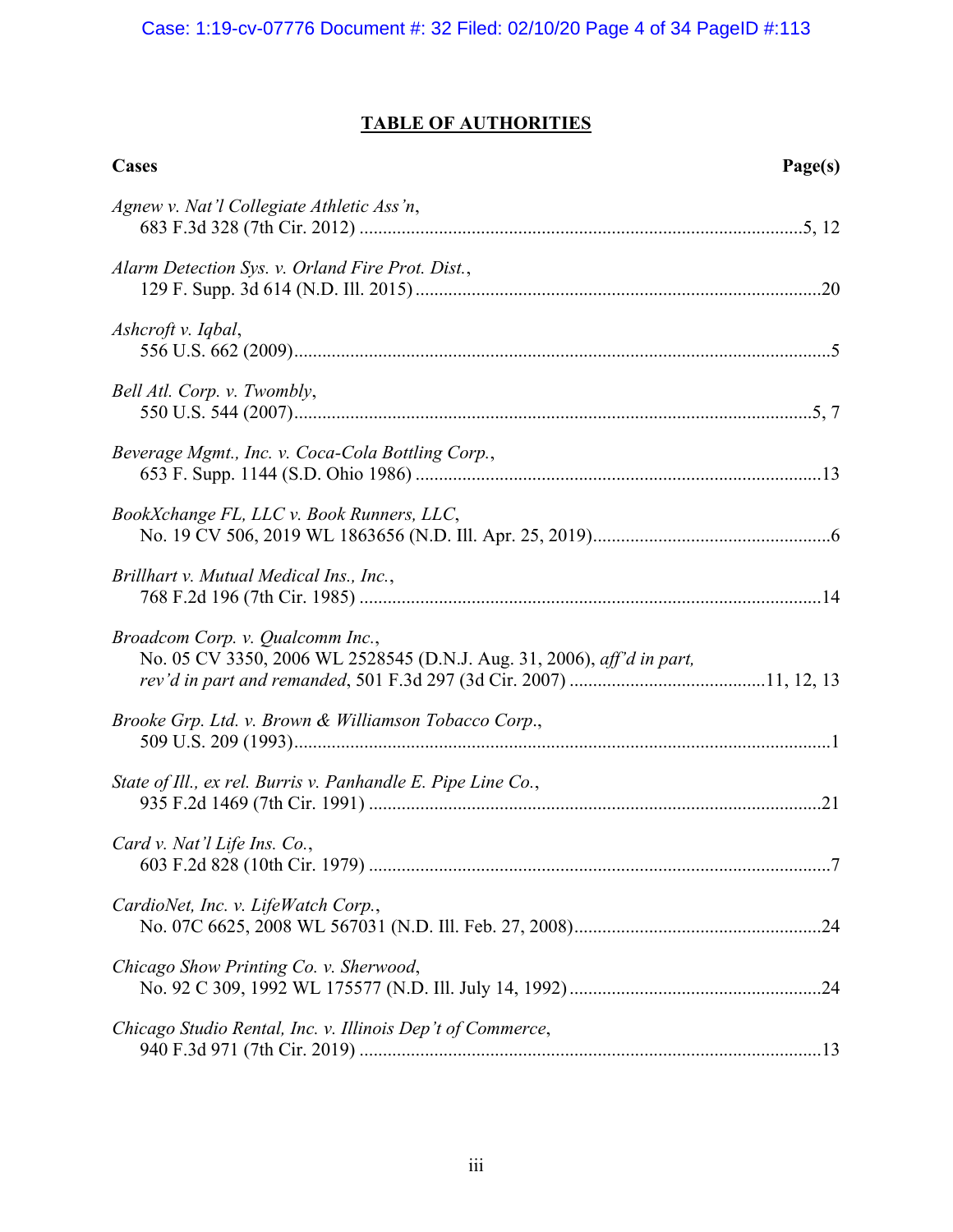| Concord Assocs., L.P. v. Entm't Properties Tr.,<br>No. 12 CIV. 1667 ER, 2014 WL 1396524 (S.D.N.Y. Apr. 9, 2014), aff'd, 817 |  |
|-----------------------------------------------------------------------------------------------------------------------------|--|
| Concord Boat Corp. v. Brunswick Corp.,                                                                                      |  |
| Copperweld Corp. v. Indep. Tube Corp.,                                                                                      |  |
| Dickson v. Microsoft Corp.,                                                                                                 |  |
| Dos Santos v. Columbus-Cuneo-Cabrini Med. Ctr.,                                                                             |  |
| Evanger's Cat & Dog Food Co., Inc. v. Thixton,                                                                              |  |
| F.B. Leopold Co. v. Roberts Filter Mfg. Co.,                                                                                |  |
| Goldwasser v. Ameritech Corp.,                                                                                              |  |
| Greater Rockford Energy & Tech. Corp. v. Shell Oil Co.,                                                                     |  |
| Greenberg v. United Airlines,                                                                                               |  |
| Hannah's Boutique, Inc. v. Surdej,                                                                                          |  |
| Hon Hai Precision Indus. Co. v. Molex, Inc.,                                                                                |  |
| Imperial Apparel, Ltd. v. Cosmo's Designer Direct, Inc.,                                                                    |  |
| Int'l Equip. Trading, Ltd. v. AB SCIEX LLC,                                                                                 |  |
| Int'l Equip. Trading, Ltd. v. Illumina, Inc.,                                                                               |  |
| Int'l Equip. Trading, Ltd. v. Illumina, Inc.,                                                                               |  |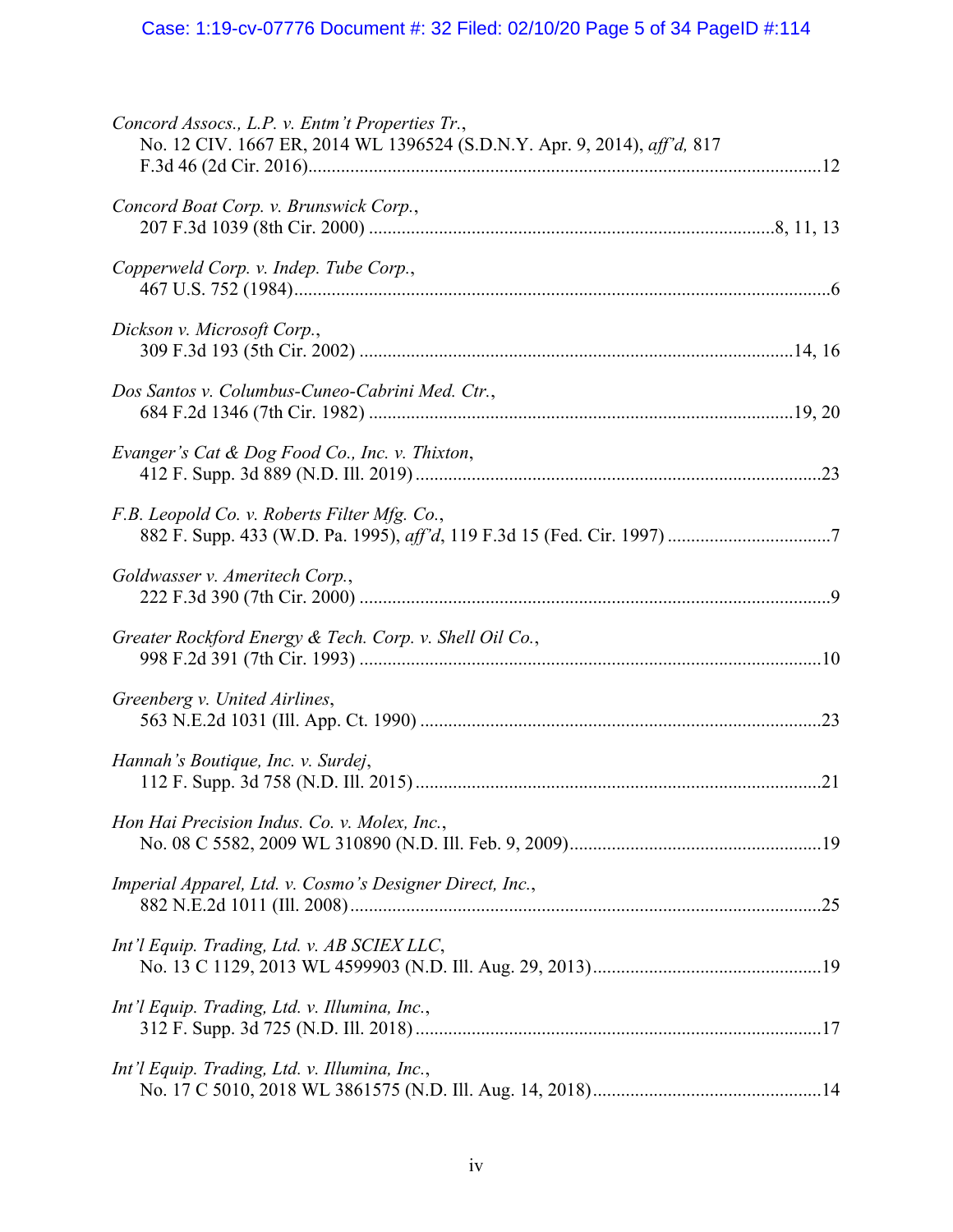# Case: 1:19-cv-07776 Document #: 32 Filed: 02/10/20 Page 6 of 34 PageID #:115

| Mercatus Grp., LLC v. Lake Forest Hosp.,                                           |
|------------------------------------------------------------------------------------|
| Methodist Health Servs. Corp. v. OSF HealthCare Sys.,                              |
| Monsanto Co. v. Spray-Rite Serv. Corp.,                                            |
| Nakajima All Co Ltd. v. SL Ventures Corp.,                                         |
| NYNEX Corp. v. Discon, Inc.,                                                       |
| Ohio v. Am. Express Co.,                                                           |
| Organ Recovery Sys., Inc. v. Pres. Sols., Inc.,                                    |
| Phil Tolkan Datsun, Inc. v. Greater Milwaukee Datsun Dealers' Advert. Ass'n, Inc., |
| Pink Supply Corp. v. Hiebert,                                                      |
| Pudlo v. Adamski,                                                                  |
| Queen City Pizza, Inc. v. Domino's Pizza, Inc.,                                    |
| Ray Dancer, Inc. v. DMC Corp.,                                                     |
| Reapers Hockey Ass'n, Inc. v. Amateur Hockey Ass'n Illinois, Inc.,                 |
| Republic Tobacco Co. v. N. Atl. Trading Co.,                                       |
| Republic Tobacco, L.P. v. N. Atl. Trading Co.,                                     |
| Rohlfing v. Manor Care, Inc.,                                                      |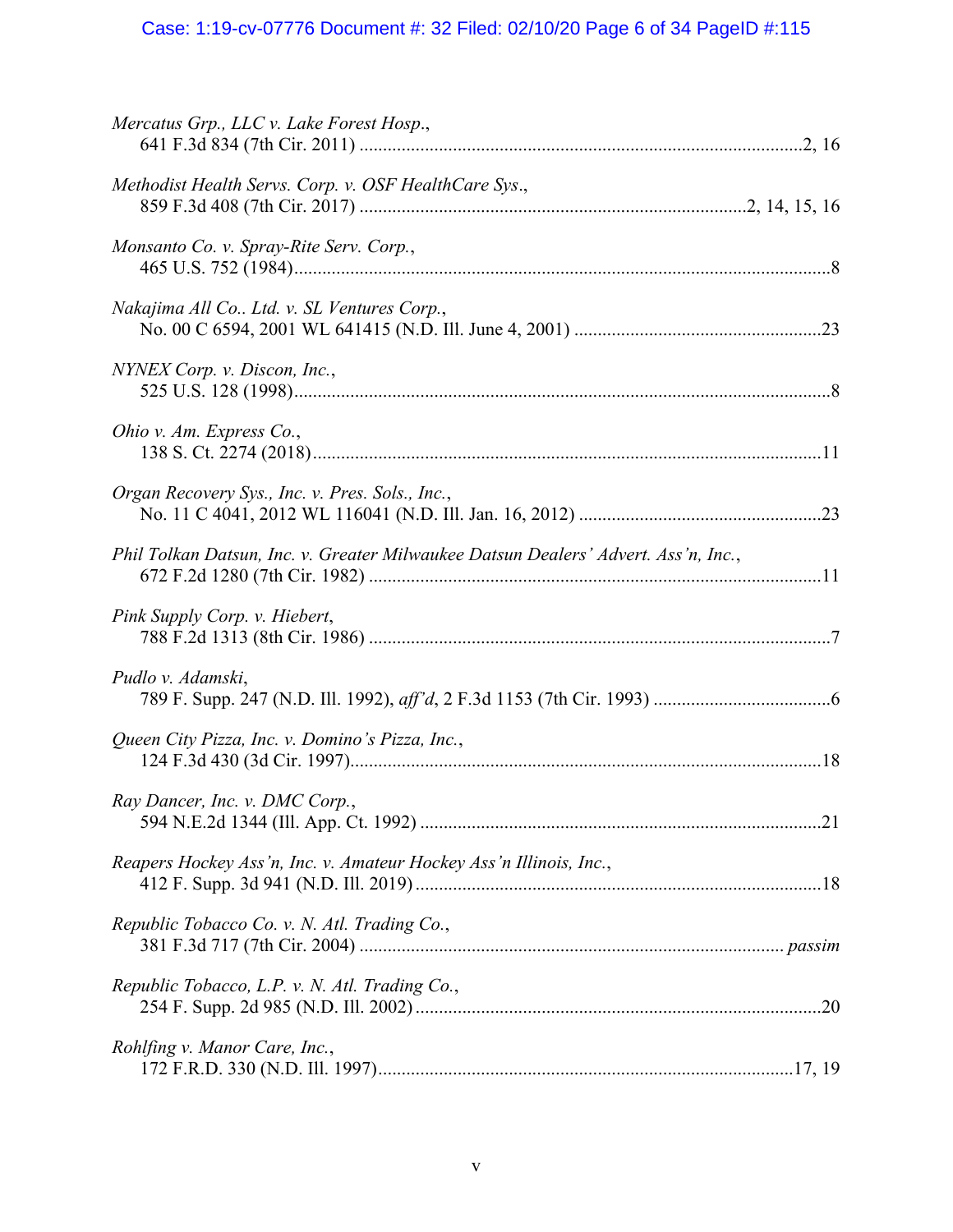# Case: 1:19-cv-07776 Document #: 32 Filed: 02/10/20 Page 7 of 34 PageID #:116

| Roland Mach. Co. v. Dresser Indus., Inc.,        |
|--------------------------------------------------|
| Sanderson v. Culligan Int'l Co.,                 |
| Speakers of Sport, Inc. v. ProServ, Inc.,        |
| Sportmart, Inc. v. No Fear, Inc.,                |
| Stitt Spark Plug Co. v. Champion Spark Plug Co., |
| Tamayo v. Blagojevich,                           |
| Texaco Inc. v. Dagher,                           |
| In re Text Messaging Antitrust Litig.,           |
| Unique Concepts, Inc. v. Manuel,                 |
| Unique Coupons, Inc. v. Northfield Corp.,        |
| United States v. Colgate & Co.,                  |
| VBR Tours, LLC v. Nat'l R.R. Passenger Corp.,    |
| Virgin Atl. Airways Ltd. v. British Airways PLC, |
| <b>Statutes</b>                                  |
|                                                  |
|                                                  |
|                                                  |
|                                                  |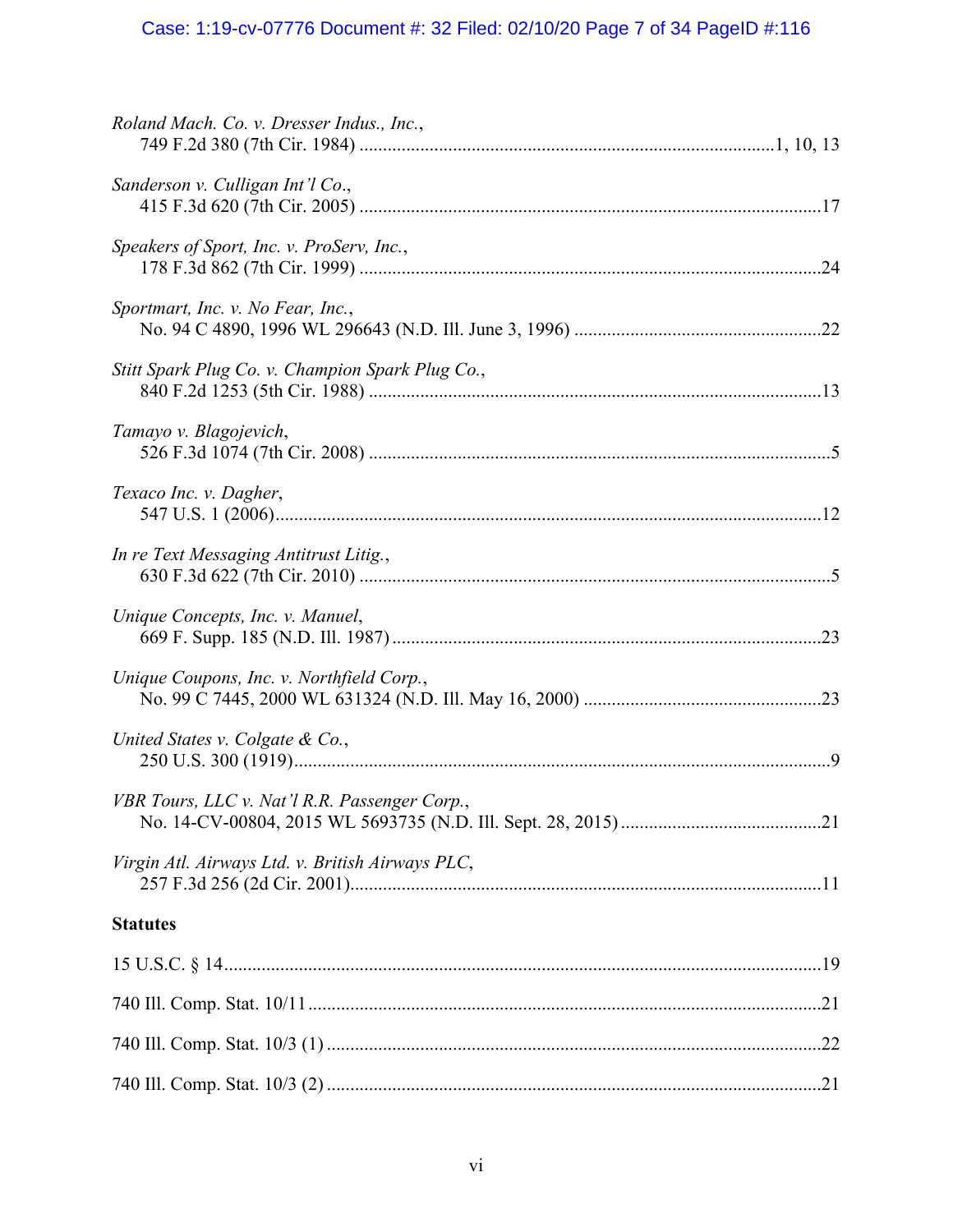# Case: 1:19-cv-07776 Document #: 32 Filed: 02/10/20 Page 8 of 34 PageID #:117

| <b>Other Authorities</b> |  |
|--------------------------|--|
|                          |  |
|                          |  |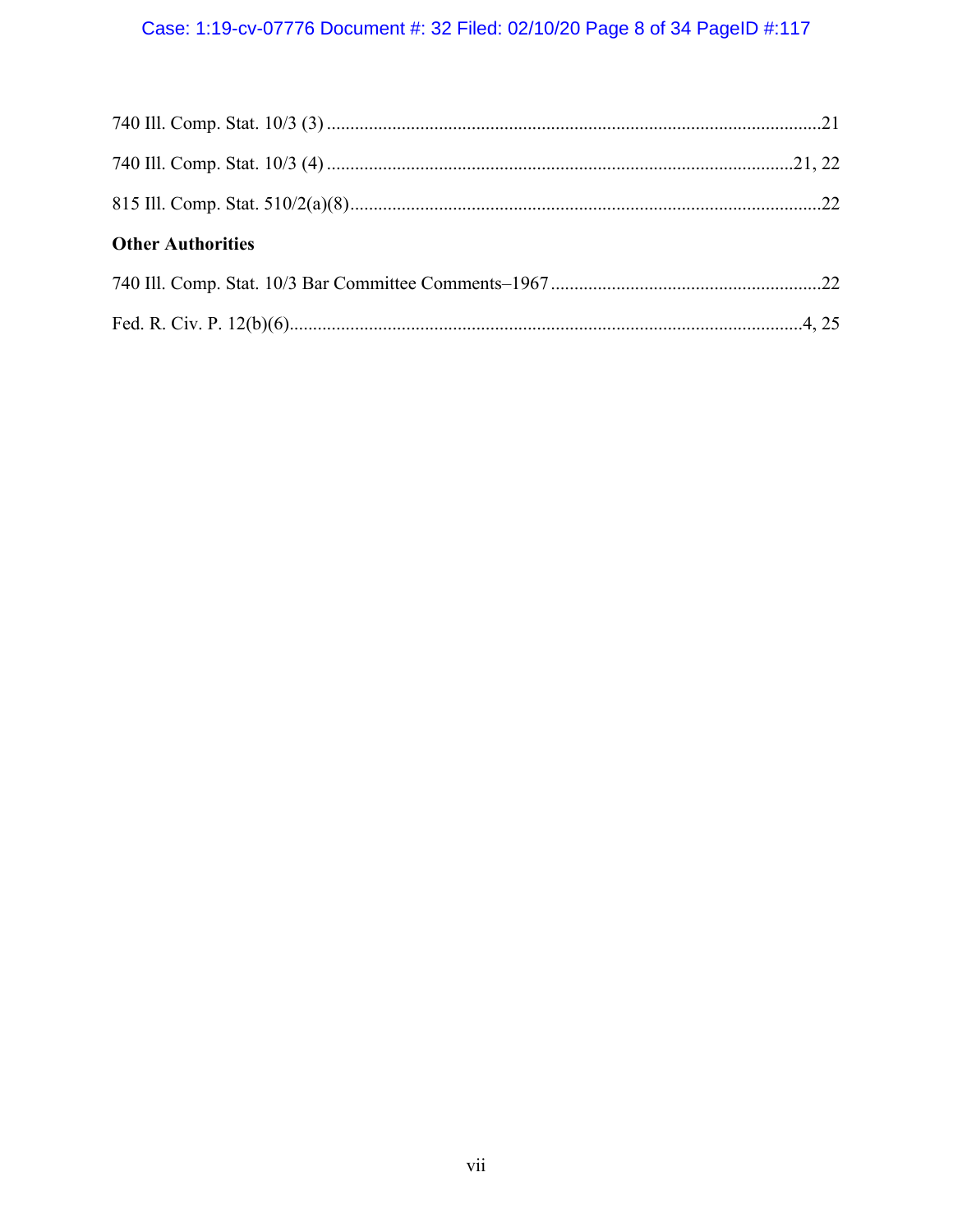#### **PRELIMINARY STATEMENT**

This Court should dismiss Plaintiff's Complaint in its entirety. Plaintiff Force Partners, LLC ("Plaintiff" or "Force Partners") brought this action in response to increased competitive pressure it faces from KSA Lighting & Controls, Inc. ("KSA")—one of its direct competitors in the commercial electrical lighting industry. While both Plaintiff and KSA sell to the same lighting distributors, Plaintiff now seeks to ward off a new incentive program that KSA is offering to those distributors. That program—which is designed to offer KSA's "best prices" and "services" to distributors—has yet to even be implemented. But rather than compete on price or service, Plaintiff—a self-described "new entrant" in the industry—has preemptively condemned KSA's proposed program as part of an alleged "multifaceted conspiracy" designed to "monopolize" the market. While these claims are baseless on their face, "the antitrust laws were passed for the protection of *competition,* not *competitors*" and here, Plaintiff's complaint fails to set forth the legal and factual predicates necessary to allege viable antitrust claims. *Brooke Grp. Ltd. v. Brown & Williamson Tobacco Corp*., 509 U.S. 209, 224 (1993) (internal quotation marks omitted).

Although Plaintiff complains of a so-called "conspiracy" to drive it out of the market, it bases this theory on KSA's unilateral invitation to its distributors to enter into the new incentive program. But *invitations* to enter into an incentive program are not actionable as conspiracies under the Sherman Act. *See, e.g.*, *Roland Mach. Co. v. Dresser Indus., Inc.*, 749 F.2d 380, 393 (7th Cir. 1984) ("The mere announcement" of a dealer policy "would not establish an agreement" under Sherman Act.). And while Plaintiff seeks to label KSA's invitation as a "boycott," none of those allegations plausibly state actionable antitrust violations, and none plausibly explain how competition is foreclosed in a relevant market—an essential element of its antitrust claims. Indeed, no one is forced to enter into the program, and as conceded by Plaintiff's own allegations, there is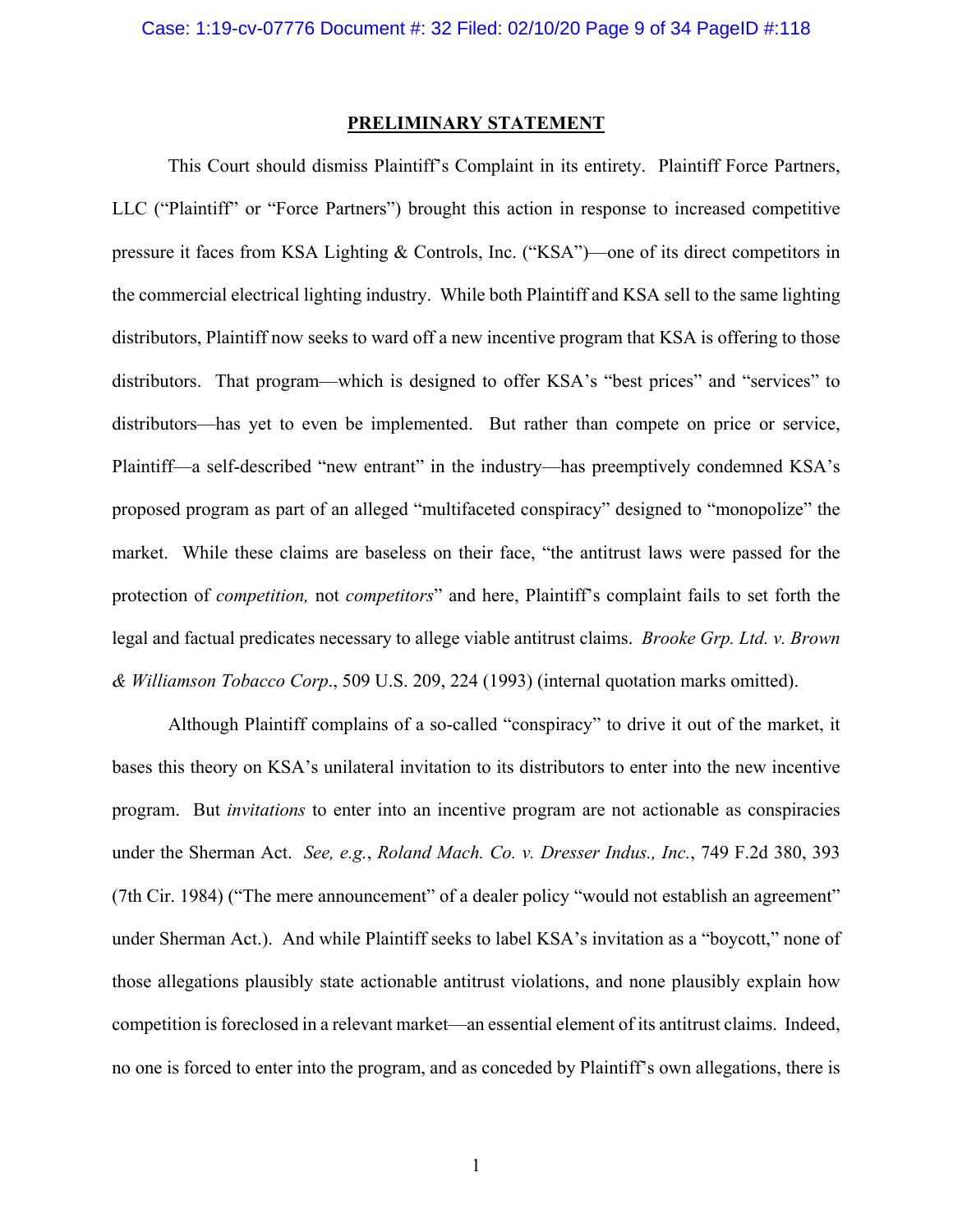#### Case: 1:19-cv-07776 Document #: 32 Filed: 02/10/20 Page 10 of 34 PageID #:119

no requirement that any distributor stop doing business with Plaintiff. As such, all of Plaintiff's Section 1 claims should be dismissed.

Plaintiff's attempted monopolization and Clayton Act claims are equally flawed. They too are based on the theory that KSA's incentive program may create exclusive relationships with certain distributors, but ignore well-settled law holding that "vertical exclusive distributorships (like in this case) are presumptively legal." *Republic Tobacco Co. v. N. Atl. Trading Co.*, 381 F.3d 717, 736 (7th Cir. 2004); *see also Methodist Health Servs. Corp. v. OSF HealthCare Sys*., 859 F.3d 408, 410 (7th Cir. 2017) ("[W]hat is more common than exclusive dealing?"). And while Plaintiff also claims that KSA made disparaging statements about Plaintiff's methods of selling lighting in Chicagoland, Plaintiff's theory is "outside the reach of the antitrust laws" as disparaging statements by a competitor represent competition—not "genuine anticompetitive effects." *Mercatus Grp., LLC v. Lake Forest Hosp*., 641 F.3d 834, 851-52 (7th Cir. 2011). In short, none of Plaintiff's antitrust claims—including its state law claims that are doomed by the same defects that plague its federal claims—are actionable, and all of them should be dismissed.

Plaintiff is no doubt vexed by the prospect of losing business to KSA if, and when, the incentive program is implemented. But Plaintiff also has the option to compete and offer its own incentives, rather than have this Court micromanage the parties' sales strategies. Lower prices and better service do not violate the antitrust laws, and Plaintiff's hazy conspiracy and boycott allegations far from justify subjecting any of the Defendants to years of discovery. This Court should grant Defendants' motion and bring this litigation to a halt now.

### **FACTS AND ALLEGATIONS**

Plaintiff's gripes against its competitor fail to state any plausible antitrust claim. Plaintiff, Force Partners, is a sales representative for a lighting and control manufacturer (Eaton Lighting),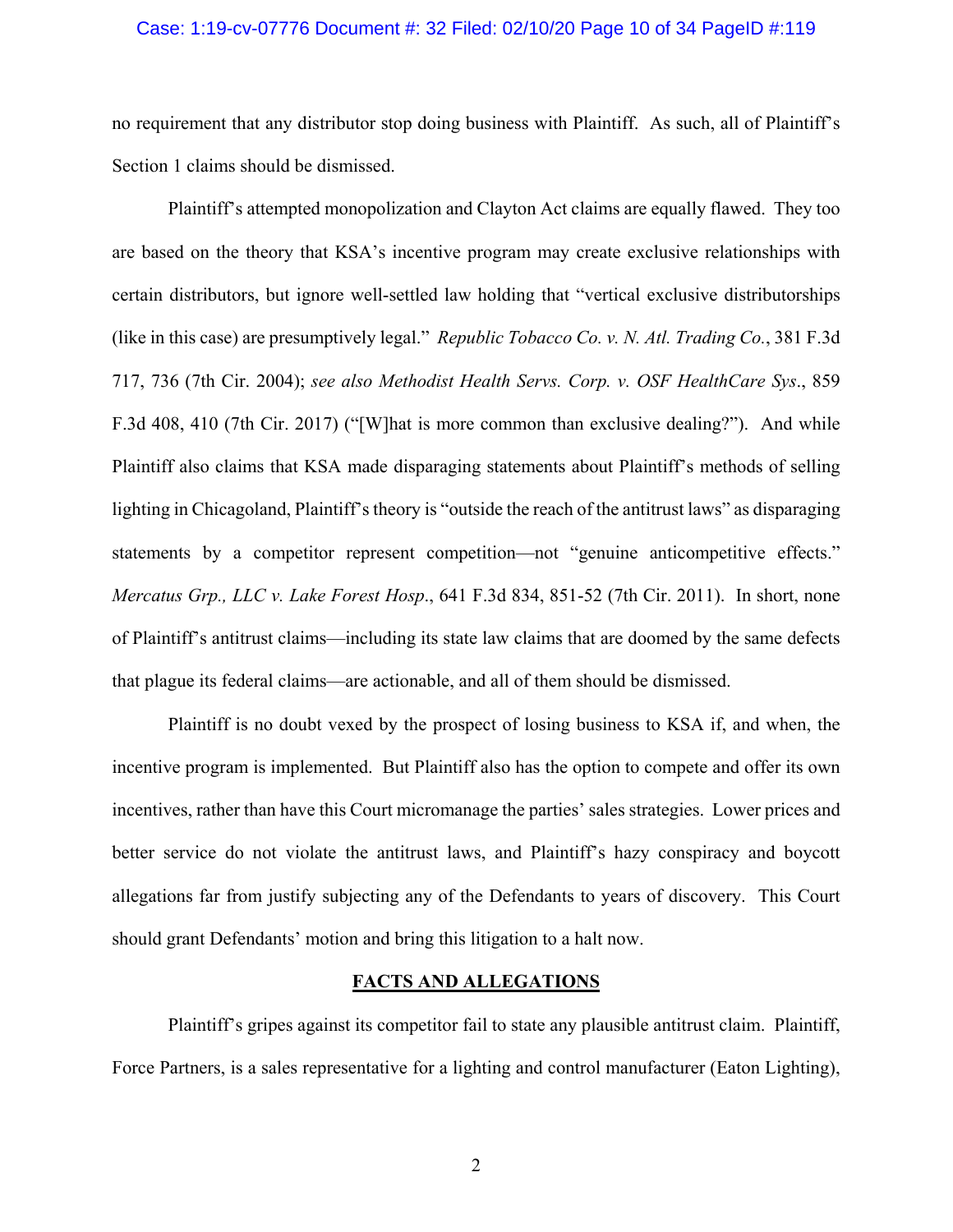#### Case: 1:19-cv-07776 Document #: 32 Filed: 02/10/20 Page 11 of 34 PageID #:120

among various others, in the Chicagoland area. (Compl. ¶ 20.) Plaintiff admits it is a "new entrant to the greater Chicagoland market." (*Id.* ¶ 3.) It was formed in 2017 after "Eaton convinced the two principals of Force Partners to form" the company as Eaton's "exclusive representative in the greater Chicagoland market."  $(Id. \P 38.)^1$  Despite being a new entrant, Plaintiff alleges it is one of the "largest four sales representative suppliers of lighting and control products in the Chicagoland market" and has already captured 23% of the market. (*Id.* ¶ 29).

Plaintiff brought this suit in November 2019 alleging that Defendants KSA, its officers Jim and Ashley Williams (together, the "Individual Defendants" and collectively with KSA, the "KSA Defendants"), and Acuity Brands, Inc. engaged in a "conspiracy" to compete against Plaintiff. Like Plaintiff, KSA serves as a sales representative for approximately 150 lighting manufacturers, including Defendant Acuity. (*Id.* ¶ 21.)

Plaintiff competes with KSA for customers, often distributors. While the complaint claims there are "approximately 24 distributors who purchase lighting and control products both for commercial and industrial projects," (*id.* ¶ 2), in reality, there are dozens more. Nevertheless, the Complaint alleges these 24 distributors "represent as much as 90% of Force Partners' sales," and that KSA was supposedly "attacking" Plaintiff by making sales presentations to these distributors. (*Id.* ¶ 3.)

Specifically, Plaintiff alleges that starting in August 2019, Defendants made a series of "secretive PowerPoint presentations" to certain Chicago lighting distributors that included an offer to participate in a new authorized distributor program. (*Id.* ¶¶ 3, 45-49.) According to the Complaint, distributors that expressed interest in participating in that program would be termed "Partners," and would receive the best prices and services on the products KSA represents. (*Id.* ¶

1

<sup>&</sup>lt;sup>1</sup> Eaton has not joined as a plaintiff in this suit.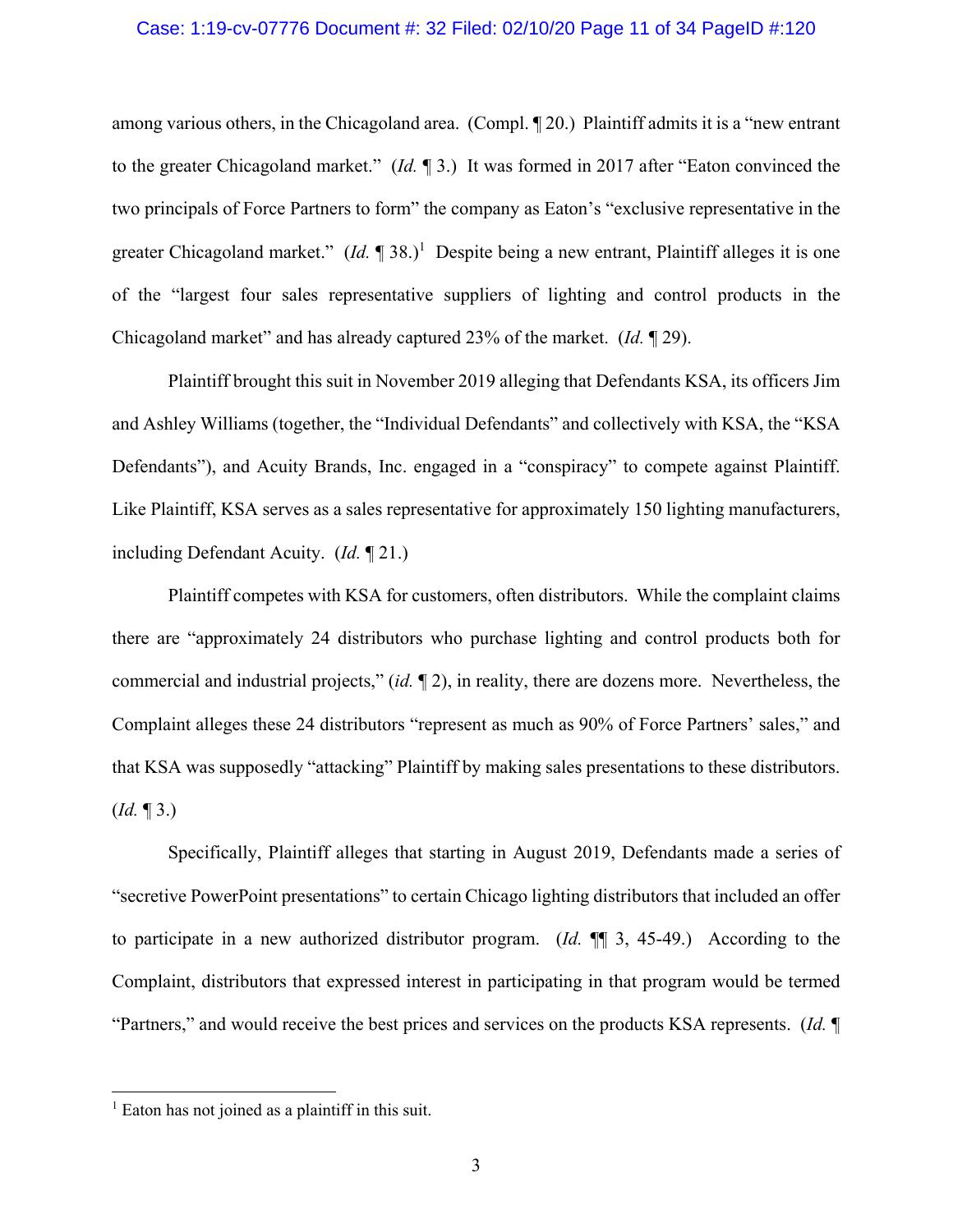#### Case: 1:19-cv-07776 Document #: 32 Filed: 02/10/20 Page 12 of 34 PageID #:121

51.) Plaintiff alleges that such Partners would agree to work primarily with KSA, including, for example, providing KSA the opportunity to match prices offered by other sales representatives. (*Id.* ¶¶ 52-53.) Distributors that chose not to participate as "Partners," according to Plaintiff, would be termed "Associates." (*Id.* ¶ 57.) Such Associates would still have full access to the entire line of products that KSA represents, but would not be eligible for the preferred pricing or ancillary services available to Partners. (*Id.*)

Plaintiff does not, and cannot, allege that any distributor has agreed to participate in the program as a Partner. The Complaint is abundantly clear that there are no agreements or contracts between Defendants and any distributor. (*Id.* ¶¶ 4, 59, 68.) Nor can there be—Plaintiff admits that as of the Complaint, KSA was still following up with "all or virtually all" of the relevant distributors asking if they wanted to participate. (*Id.* ¶ 66.) In short, Plaintiff is concerned it will lose sales if and when Chicago area distributors choose to become Partners under Defendants' program, and so it opted to file a baseless complaint rather than compete on the merits.

Based on KSA's meetings with these distributors and the so-called "secretive PowerPoint presentation," Plaintiff filed the instant Complaint alleging a group boycott in violation in Section 1 of the Sherman Act (Count I), a horizontal conspiracy in violation of Section 1 of the Sherman Act (Count II), attempted monopolization in violation of Section 2 of the Sherman Act (Count III), exclusive dealing in violation of Section 3 of the Clayton Act (Count IV), corresponding violations of the Illinois Antitrust Act (Count V), violations of the Illinois Uniform Deceptive Trade Practices Act ("IUDTPA") (Count VI), and tortious interference with prospective business relations (Count VII). For the reasons set forth below, all of Plaintiff's claims should be dismissed.

### **LEGAL STANDARD**

To survive a motion to dismiss under Fed. R. Civ. P. 12(b)(6), "a complaint must contain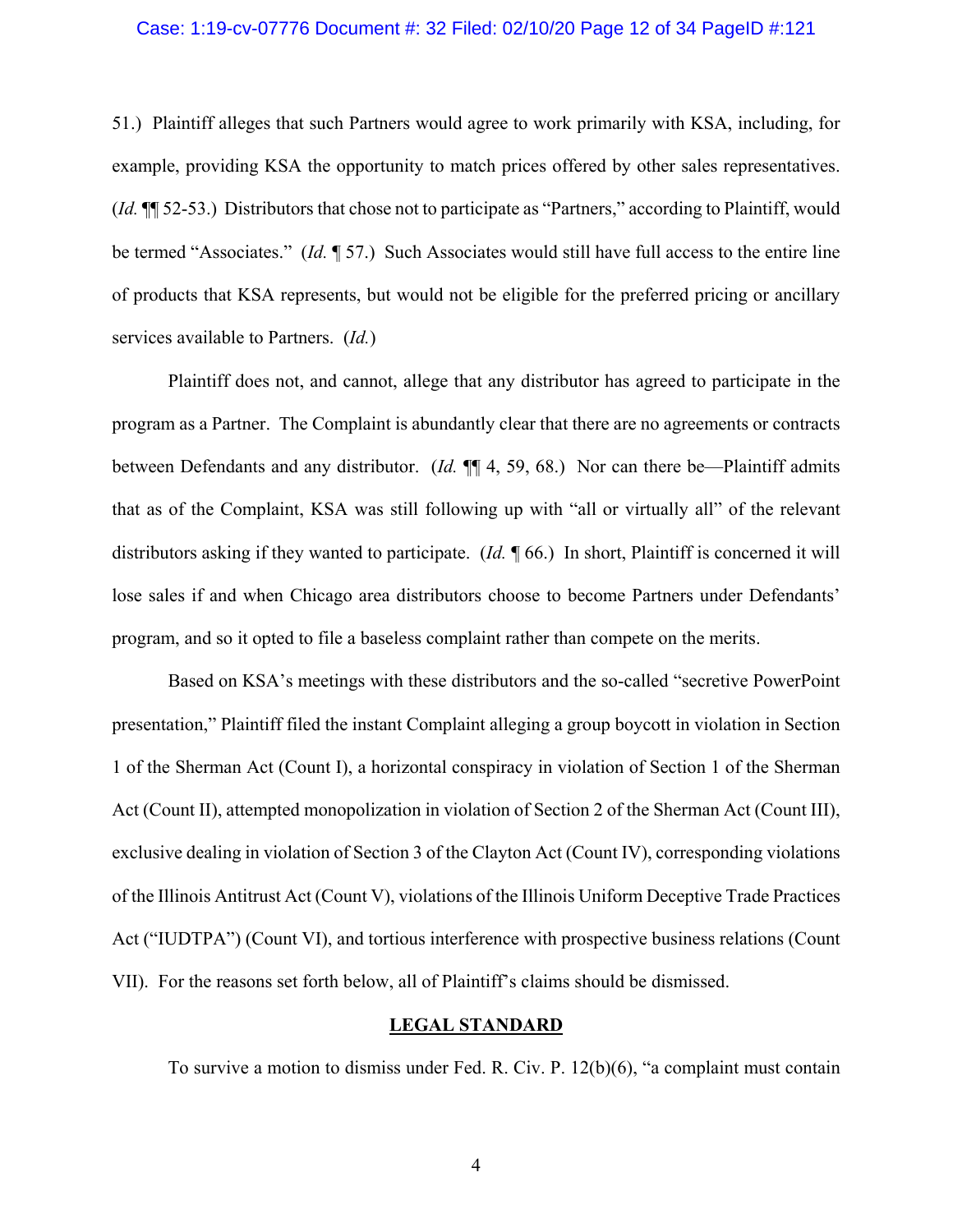#### Case: 1:19-cv-07776 Document #: 32 Filed: 02/10/20 Page 13 of 34 PageID #:122

sufficient factual matter, accepted as true, to 'state a claim to relief that is plausible on its face.'" *Ashcroft v. Iqbal*, 556 U.S. 662, 678 (2009) (quoting *Bell Atl. Corp. v. Twombly*, 550 U.S. 544, 570 (2007)). The Court does not, however, have to accept "labels and conclusions" or "'naked assertion[s]' devoid of 'further factual enhancement'" as true. *Id.* (quoting *Twombly*, 550 U.S. at 555, 557). In antitrust conspiracy cases, this standard requires that Plaintiff plead "enough factual matter (taken as true) to suggest that an agreement was made." *Twombly*, 550 U.S. at 556. The Seventh Circuit has further instructed that when evaluating complex claims, such as those based on antitrust statutes, "a fuller set of factual allegations may be necessary to show that relief is plausible" under the prevailing pleading standards. *Tamayo v. Blagojevich*, 526 F.3d 1074, 1083 (7th Cir. 2008). Strict adherence to such pleading standards is critical because "[w]hen a district court by misapplying the *Twombly* standard allows a complex case of extremely dubious merit to proceed, it bids fair to immerse the parties in the discovery swamp . . . and by doing so create[s] irrevocable as well as unjustifiable harm to the defendant [absent reversal on immediate appeal]." *In re Text Messaging Antitrust Litig.*, 630 F.3d 622, 625-26 (7th Cir. 2010).

#### **ARGUMENT**

# **I. Counts I and II Should Be Dismissed Because Plaintiff Cannot Plead Essential Elements of a Section 1 Sherman Act Claim**

Plaintiff's assault on KSA's proposed authorized distributor program fails to state an actionable claim, much less one under Section 1 of the Sherman Act. To state a federal Section 1 conspiracy claim, a plaintiff must plead sufficient facts showing: "(1) a contract, combination, or conspiracy; (2) a resultant unreasonable restraint of trade in [a] relevant market; and (3) an accompanying injury." *Agnew v. Nat'l Collegiate Athletic Ass'n*, 683 F.3d 328, 335 (7th Cir. 2012)*.* The Complaint fails to allege any of these essential elements.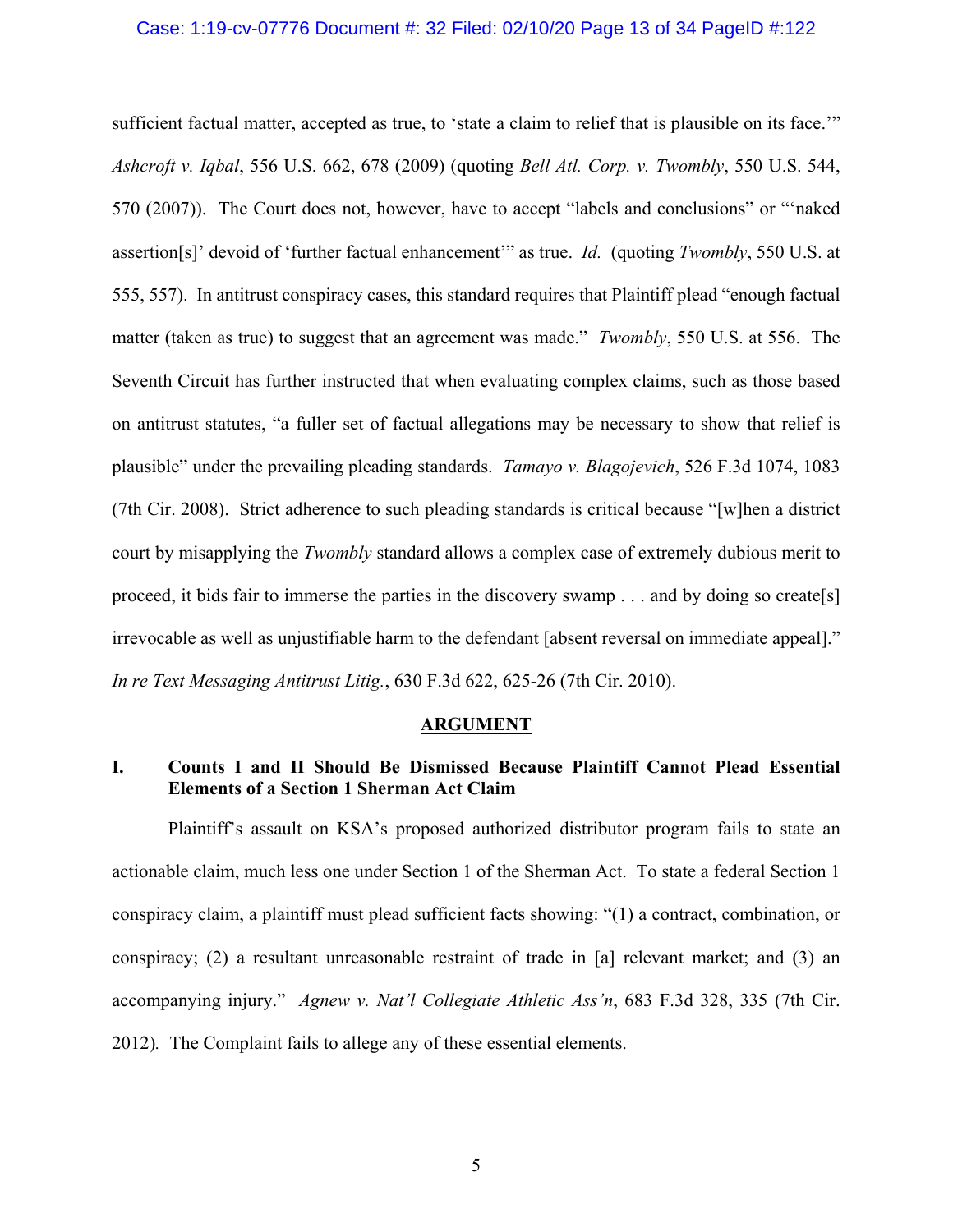## **A. Plaintiff Has Not—and Cannot—Allege an Agreement Under Section 1 of the Sherman Act**

#### 1. **Count I Should Be Dismissed Because Defendants Are Incapable of Conspiring Under** *Copperweld* **and its Progeny**

As a threshold matter, Count I should be dismissed because the so-called "coconspirators"—KSA, its owners, and Acuity—are closely related individuals and entities that cannot legally conspire with each other. In the seminal case of *Copperweld Corp. v. Independent Tube Corp.*, the Supreme Court explained that only "separate economic actors pursuing separate economic interests" can be deemed co-conspirators under Section 1, and held that related companies pursuing common goals must be viewed as a single enterprise incapable of conspiring with itself. 467 U.S. 752, 769 (1984) (finding parent and subsidiary incapable of conspiracy under Section 1).

Here, none of the Defendants can be pled as "co-conspirators" under Section 1. The Individual Defendants are officers and owners of KSA, and therefore, constitute a single enterprise under *Copperweld*. *Id.* ("The officers of a single firm are not separate economic actors pursuing separate economic interests, so agreements among them do not suddenly bring together economic power that was previously pursuing divergent goals."); *BookXchange FL, LLC v. Book Runners, LLC*, No. 19 CV 506, 2019 WL 1863656, at \*3 (N.D. Ill. Apr. 25, 2019) (dismissing Section 1 claim because company could not conspire with its co-founders and members); *Pudlo v. Adamski*, 789 F. Supp. 247, 251-52 (N.D. Ill. 1992), *aff'd*, 2 F.3d 1153 (7th Cir. 1993) (members of medical staff could not conspire with hospital, or each other). To that end, Jim and Ashley Williams—as officers of KSA—cannot legally conspire with KSA under the Sherman Act. *Copperweld*, 467 U.S. at 769.

Nor can any of the KSA Defendants conspire with Acuity because KSA is Acuity's closely related sales representative. Consistent with *Copperweld's* teachings, federal courts routinely hold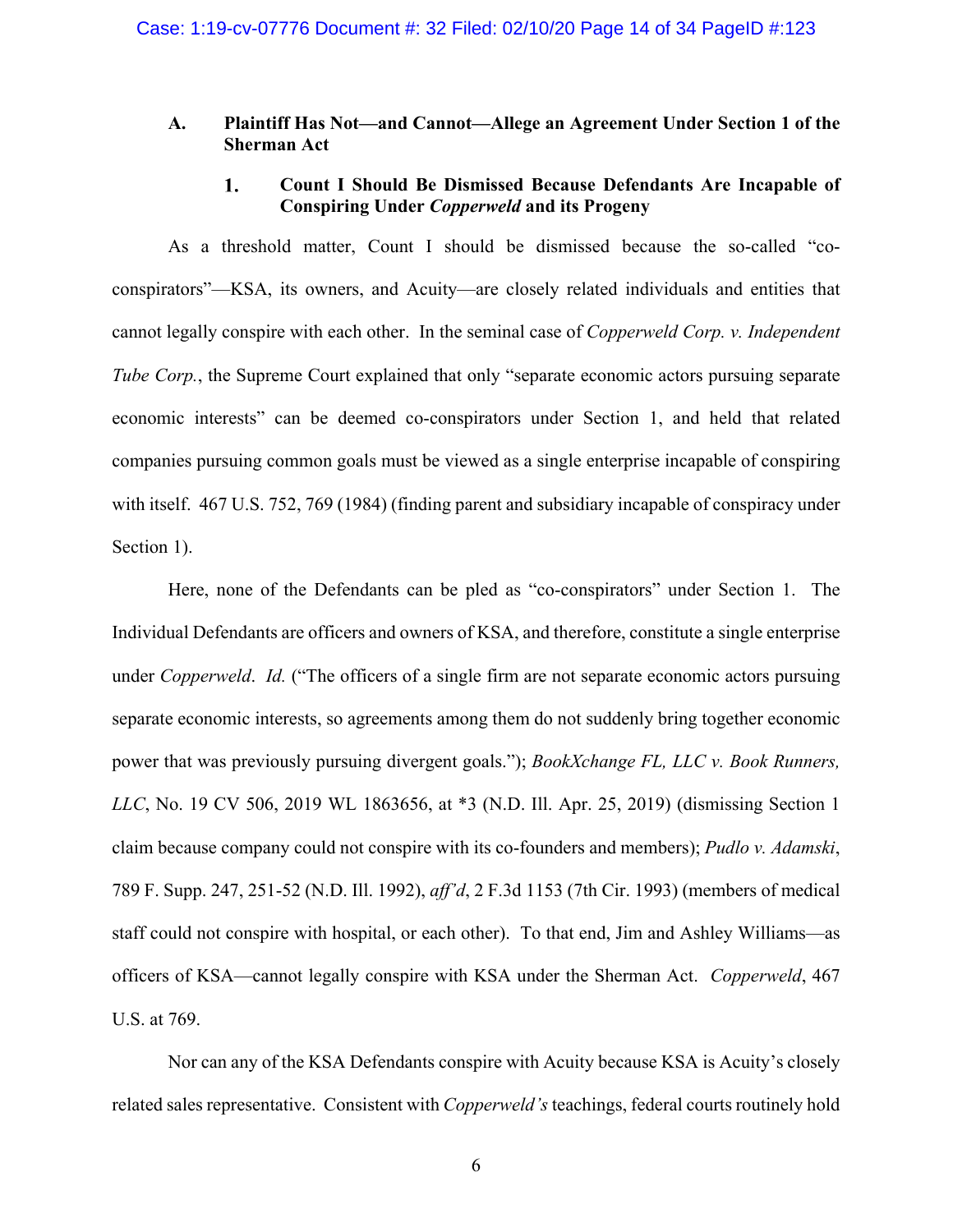#### Case: 1:19-cv-07776 Document #: 32 Filed: 02/10/20 Page 15 of 34 PageID #:124

that a principal and its sales representative are incapable of conspiring under the Sherman Act. *See, e.g.*, *F.B. Leopold Co. v. Roberts Filter Mfg. Co.*, 882 F. Supp. 433, 446 (W.D. Pa. 1995), *aff'd*, 119 F.3d 15 (Fed. Cir. 1997) (corporation and independent sales representatives unable to conspire under Sherman Act); *Pink Supply Corp. v. Hiebert*, 788 F.2d 1313, 1316-17 (8th Cir. 1986) (manufacturer and sales representatives lacked conspiratorial capacity because "so closely intertwined in economic interest and purpose . . . as to amount to a unified economic consciousness incapable of conspiring with itself"); *Card v. Nat'l Life Ins. Co.*, 603 F.2d 828, 834 (10th Cir. 1979) (corporation and general agents "could not be regarded as conspirators"). KSA and Acuity uniformly serve the same economic interest—selling as many of Acuity's products as possible. Indeed, KSA and Acuity could no more form a conspiracy than Plaintiff and the brand it represents (Eaton Lighting). Thus, Plaintiff's attempt to concoct a "conspiracy" against its competitor, its owners, and the brand it represents (Acuity) should be rejected, and Count I should be dismissed.

#### $2.$ **Count I Should Also Be Dismissed Because Plaintiff Does Not Allege an Anticompetitive Agreement**

Even if Defendants were capable of conspiring with each other under the Sherman Act, Count I should still be dismissed because it fails to allege any actionable agreement. *Twombly*, 550 U.S. at 556-57, 570 ("conclusory" allegations of a conspiracy are insufficient to state a claim; plaintiff must state "enough facts to state a claim to relief that is plausible on its face"). Although less than clear, Count I does not allege a typical horizontal conspiracy between competitors. Instead, Count I is styled as a "Group Boycott" and merely alleges that "Defendants *agreed between themselves* to deny services" to "Chicago-area distributors" if the distributors did business with Force Partners. (Compl. ¶ 75 (emphasis added).) But this allegation—based on the theory that Defendants boycotted the distributors themselves, not Plaintiff—collapses for three reasons.

*First*, Plaintiff pleads no facts plausibly suggesting that the KSA Defendants and Acuity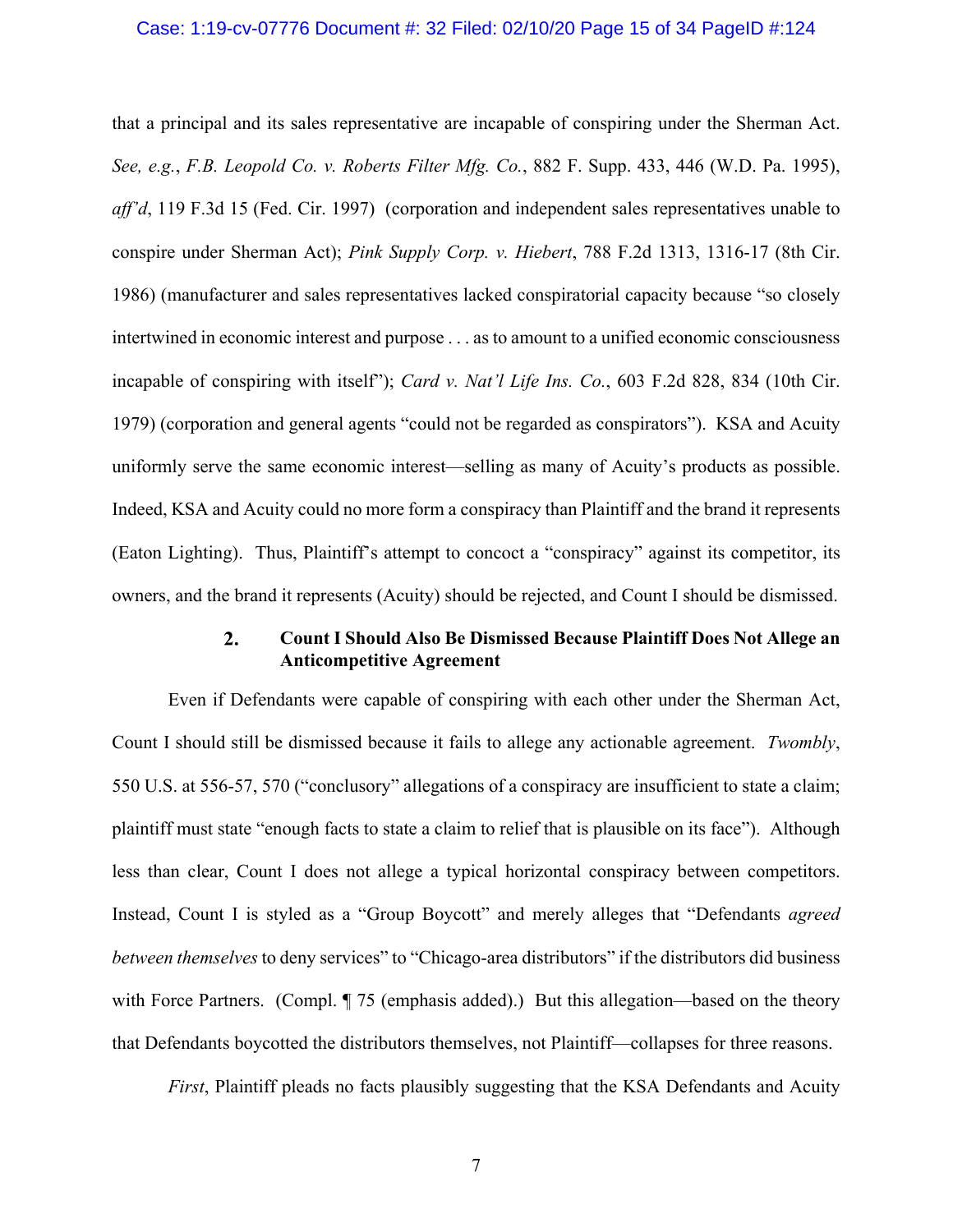### Case: 1:19-cv-07776 Document #: 32 Filed: 02/10/20 Page 16 of 34 PageID #:125

entered into any agreement for an unlawful purpose.<sup>2</sup> Monsanto Co. v. Spray-Rite Serv. Corp., 465 U.S. 752, 768 (1984) (conspiracy requires separate actors who "had a conscious commitment to a common scheme designed to achieve an unlawful objective").<sup>3</sup> Far from a "conscious commitment to a common scheme," KSA is accused of simply making presentations and *offering*  an opportunity for distributors to enter into an authorized distributor program—not an illegal, *ultra vires* conspiracy involving Acuity (the brand KSA represents). To be sure, Plaintiff alleges that KSA offered distributors the option to become "Partners" with KSA, meaning those distributors would receive KSA's best prices and services in exchange for limiting their business with other sales representatives. (Compl. ¶ 51.) But offering authorized distributor programs to customers is the very opposite of anticompetitive—it demonstrates competition by cutting prices. *Concord Boat Corp. v. Brunswick Corp.*, 207 F.3d 1039, 1061 (8th Cir. 2000) (rejecting exclusive dealing theory based on dealer discount programs, as "cutting prices in order to increase business often is the very essence of competition").<sup>4</sup> None of these allegations plausibly suggest an unlawful agreement to boycott distributors, or any behavior outside the normal relationship between a product manufacturer and sales representatives working together to increase sales with incentives.

*Second*, the allegation that KSA would "deny access" to its brands to distributors "unless those distributors terminated their relationship" with Force Partners is completely false. (*See*  Compl. ¶ 75.) As Plaintiff's Complaint makes clear, KSA's authorized distributor program

 $\overline{a}$ 

<sup>2</sup> Plaintiff does not—and cannot—allege a *per se* group boycott because those claims are limited to cases "involving horizontal agreements among direct competitors." *NYNEX Corp. v. Discon, Inc.*, 525 U.S. 128, 135 (1998).

<sup>&</sup>lt;sup>3</sup> Plaintiff admits that Defendants did *not* deny distributors who chose not to participate in the authorized distributor program access to any brands represented by KSA, including Acuity. (*See* Compl. ¶¶ 4, 57.)

<sup>&</sup>lt;sup>4</sup> Notably absent from the Complaint—and underscoring the manufactured nature of the unlawful "agreement" between Defendants—are any allegations of agreements between the KSA Defendants and the approximately 150 other manufacturers KSA represents, each of whom would benefit from the authorized distributor program in the exact same manner as Acuity. (*See* Compl. ¶¶ 4, 21.)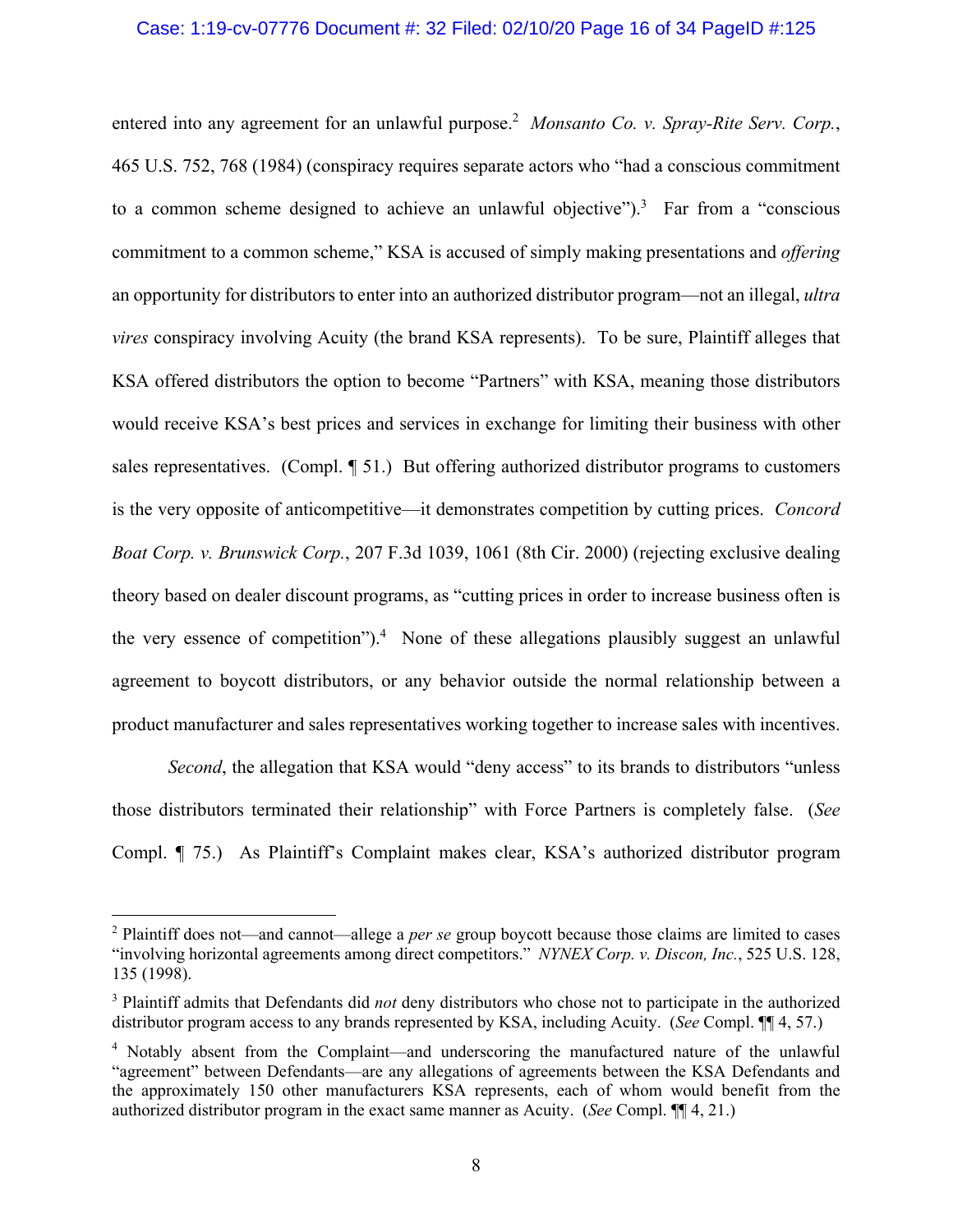#### Case: 1:19-cv-07776 Document #: 32 Filed: 02/10/20 Page 17 of 34 PageID #:126

provides all distributors the option of being "Partners" or "Associates," which gives the distributors the choice of how much commitment they wish to make. (*Id.* ¶¶ 51, 57 (alleging that if distributors wanted to be "Associates," they would simply "not be able to get KSA's brands' 'best prices' or attendant services").) But at no time did—nor is it alleged that—KSA ever refused to deal with a distributor who wished to continue doing business with Plaintiff. Accordingly, Plaintiff's allegation in Paragraph 75 is factually inconsistent with its other allegations, and does not plausibly state a "group boycott" claim.

*Finally*, KSA has every right to unilaterally offer authorized distributor programs to its customers, just as it has every right to deal with only those distributors that wish to follow its terms. KSA is perfectly within its rights to announce that it will stop dealing with any distributors that do not wish to be partners in its program. *United States v. Colgate & Co.*, 250 U.S. 300, 307 (1919) (Sherman Act "does not restrict the long recognized right of trader . . . to exercise his own independent discretion as to parties with whom he will deal"); *Goldwasser v. Ameritech Corp.*, 222 F.3d 390, 397 (7th Cir. 2000) ("Part of competing like everyone else is the ability to make decisions about with whom and on what terms one will deal."). In short, there is no allegation plausibly suggesting that the KSA Defendants and Acuity entered into an unlawful agreement to boycott distributors. Hence, Count I should be dismissed.

#### $3.$ **Count II Should Be Dismissed Because Plaintiff Alleges Only an Invitation to Enter Into an Authorized Distributor Program, Which is Not an Agreement Under the Sherman Act**

Count II similarly fails to allege an agreement. That claim alleges that KSA's authorized distributor program "effectively require[d] distributors of electrical lighting equipment to deal exclusively with Defendants" and "Defendants obtained agreements from the distributors." (Compl. ¶¶ 11, 83, 84). Unlike Count I, Count II appears to allege an *actual* conspiracy with distributors to boycott Plaintiff. This Count fails both factually and legally.

9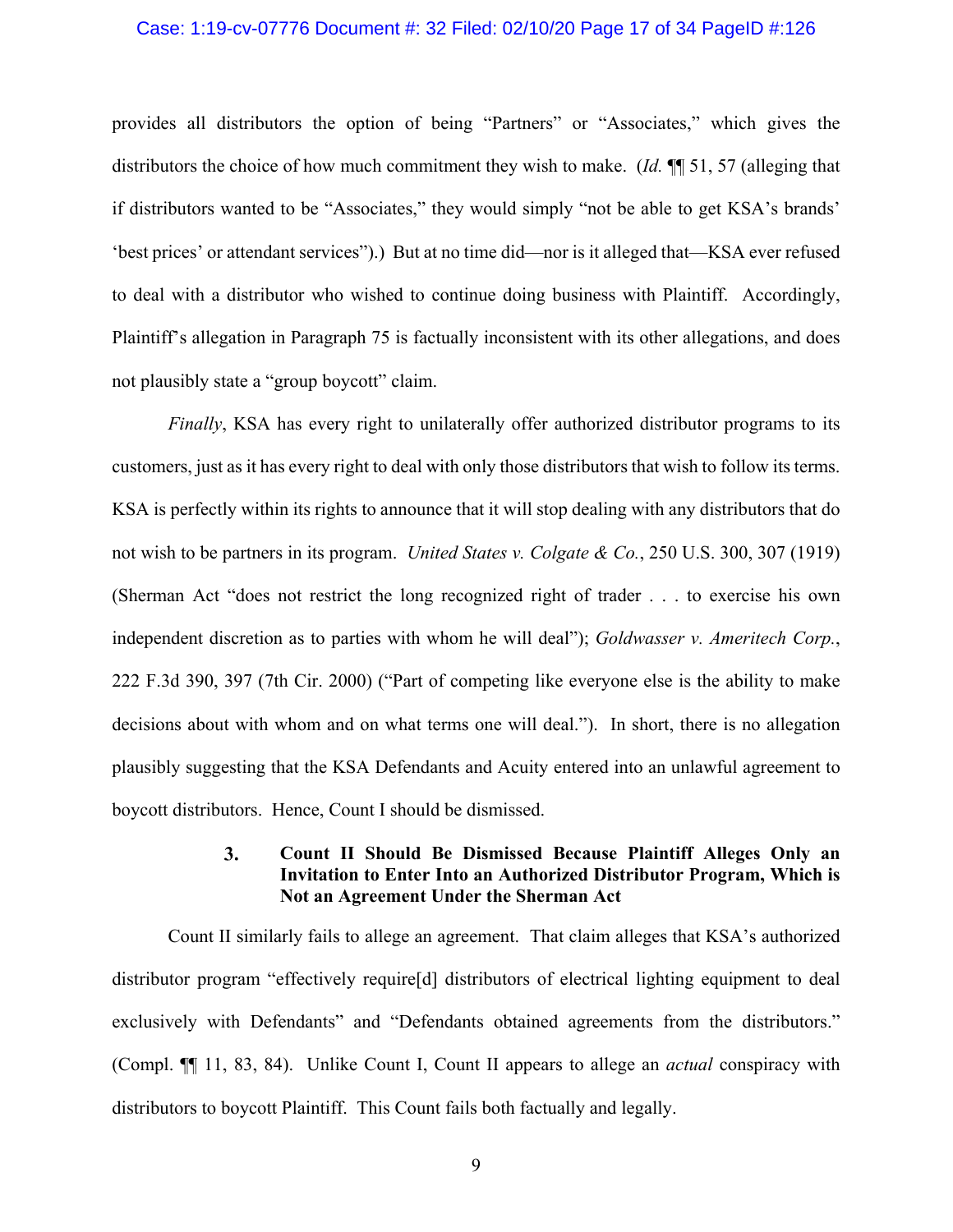### Case: 1:19-cv-07776 Document #: 32 Filed: 02/10/20 Page 18 of 34 PageID #:127

Factually, Count II fails to state a claim because Plaintiff repeatedly alleges that no contract has been offered to any distributor, (*id.* ¶¶ 4, 59, 68), and so Defendants could not possibly have "obtained agreements from the distributors." (*See also id.* ¶ 66 ("In recent weeks, Jim Williams has *followed up with all or virtually all of the distributors asking if they are going to participate* in KSA's boycott scheme." (emphasis added)).)

Count II is legally insufficient as well. The crux of that claim is that KSA offered distributors the option to become "Partners" with KSA, meaning those distributors would receive KSA's best prices and services in exchange for limiting their business with other sales representatives. (*Id.* ¶ 51.) But that unilateral *invitation* to each distributor does not constitute an *agreement*, much less an antitrust violation. *See Greater Rockford Energy & Tech. Corp. v. Shell Oil Co.*, 998 F.2d 391, 396 (7th Cir. 1993) ("Plaintiffs have failed to show a [Section] 1 violation because they have not presented evidence tending to show an agreement to restrain trade."). The Seventh Circuit has explained that mere invitations to dealers to follow a supplier's policy or guideline is not actionable as a Section 1 claim. *See Roland Mach.*, 749 F.2d at 393. In *Roland Machinery*, the Seventh Circuit found allegations even stronger than Plaintiff's were insufficient to warrant even a preliminary injunction:

Assume that [defendant] made clear to [plaintiff] and its other dealers that it wanted only exclusive dealers and would exercise its contract right to terminate, immediately and without cause, any dealer who took on a competing line. The mere announcement of such a policy, and the carrying out of it by canceling [plaintiff] or any other noncomplying dealer, *would not establish an agreement*. It would be a classic example of the conduct permitted by *United States v. Colgate & Co*., 250 U.S. 300, 305-06 (1919).

*Id.* (emphasis added) (citation omitted); *see also id.* ("The fact that [the defendant] was hostile to dealers who would not live and die by its product . . . and . . . cancel[ed] a dealer who did the thing to which it was hostile, does not establish an agreement, but if anything the opposite: a failure to agree on a point critical to one of the parties."). Similarly, Plaintiff cannot make the leap that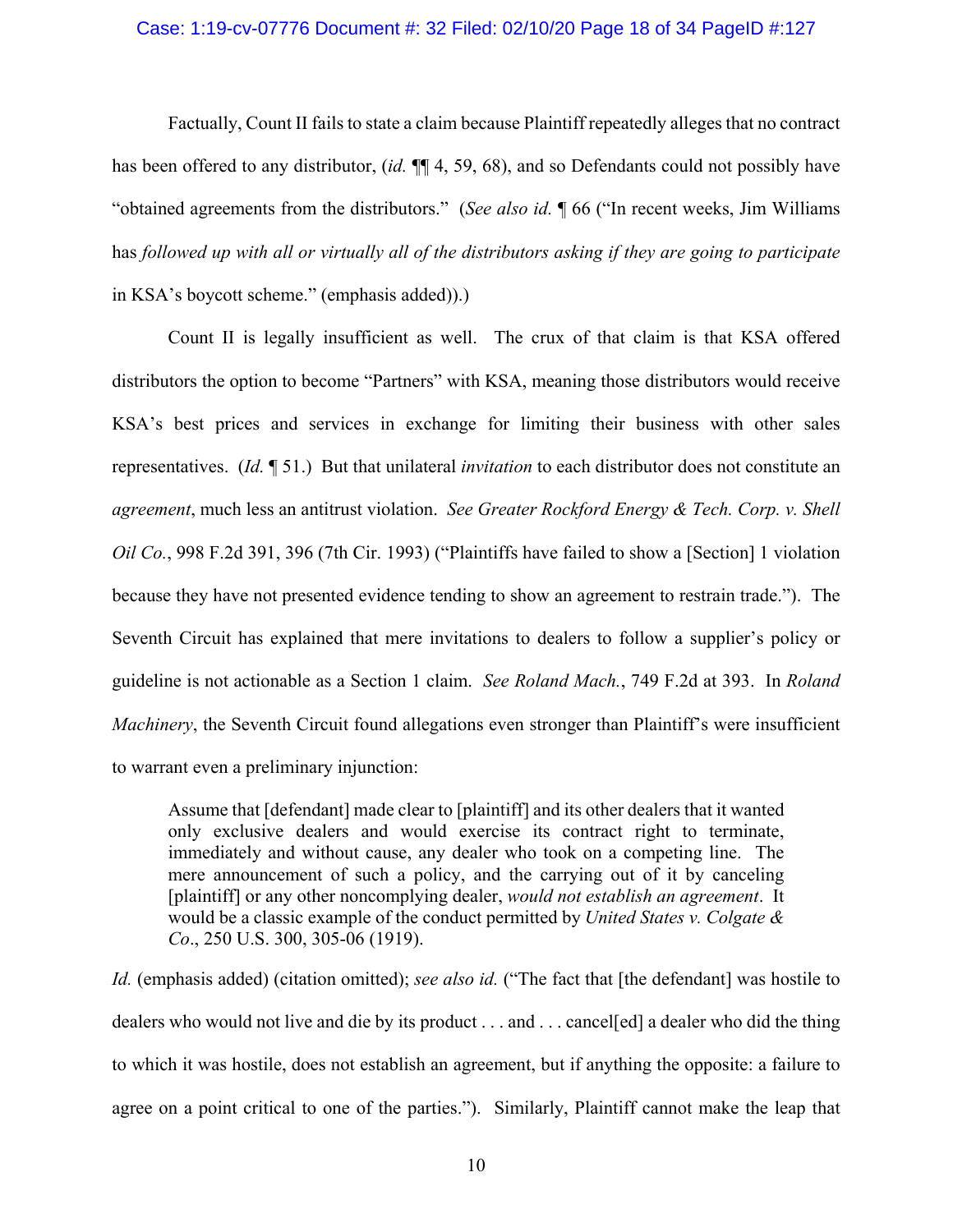#### Case: 1:19-cv-07776 Document #: 32 Filed: 02/10/20 Page 19 of 34 PageID #:128

KSA's *offer* to distributors to join its authorized distributor program constitutes an *agreement* with distributors to boycott.

Here, the offer to provide incentives to distributors—including "best prices" and "services"—represents robust competition, not a conspiracy in violation of Section 1. *Concord Boat*, 207 F.3d at 1061 (rejecting exclusive dealing theory based on dealer discount programs, as "cutting prices in order to increase business often is the very essence of competition"); *Virgin Atl. Airways Ltd. v. British Airways PLC*, 257 F.3d 256, 266 (2d Cir. 2001) ("[E]ven with monopoly power, a business entity is not guilty of predatory conduct through excluding its competitors from the market."); *Broadcom Corp. v. Qualcomm Inc.*, No. 05 CV 3350, 2006 WL 2528545, at \*16 (D.N.J. Aug. 31, 2006), *aff'd in part, rev'd in part and remanded*, 501 F.3d 297 (3d Cir. 2007) (dismissing exclusive dealing claim on dealer "discounts, economic incentives, and other rewards"). Accordingly, Plaintiff comes nowhere close to alleging any actionable agreement under Section 1, and thus, Counts I and II should be dismissed.

# **B. Force Partners Failed to Plead That the Invitation to Enter Into an Alleged Exclusive Deal Caused a Restraint of Trade Within Relevant Product and Geographic Markets**

Both Counts I and II suffer from another pleading deficiency—Plaintiff has failed to allege that KSA's invitations to enter into an authorized distributor program *unreasonably* restrained trade in any market. This element should be judged under the rule of reason because Plaintiff does not allege a horizontal agreement between competitors, but rather a vertical restraint between Acuity, KSA, and KSA's owners—*i.e*., a restraint "between firms at different levels of distribution." *Ohio v. Am. Express Co.*, 138 S. Ct. 2274, 2284 (2018); *see also Phil Tolkan Datsun, Inc. v. Greater Milwaukee Datsun Dealers' Advert. Ass'n, Inc.*, 672 F.2d 1280, 1284 (7th Cir. 1982) ("[T]he rule of reason is the standard traditionally applied to most anticompetitive practices challenged under [Section] 1 of the Sherman Act."). Under this evaluation, "the plaintiff carries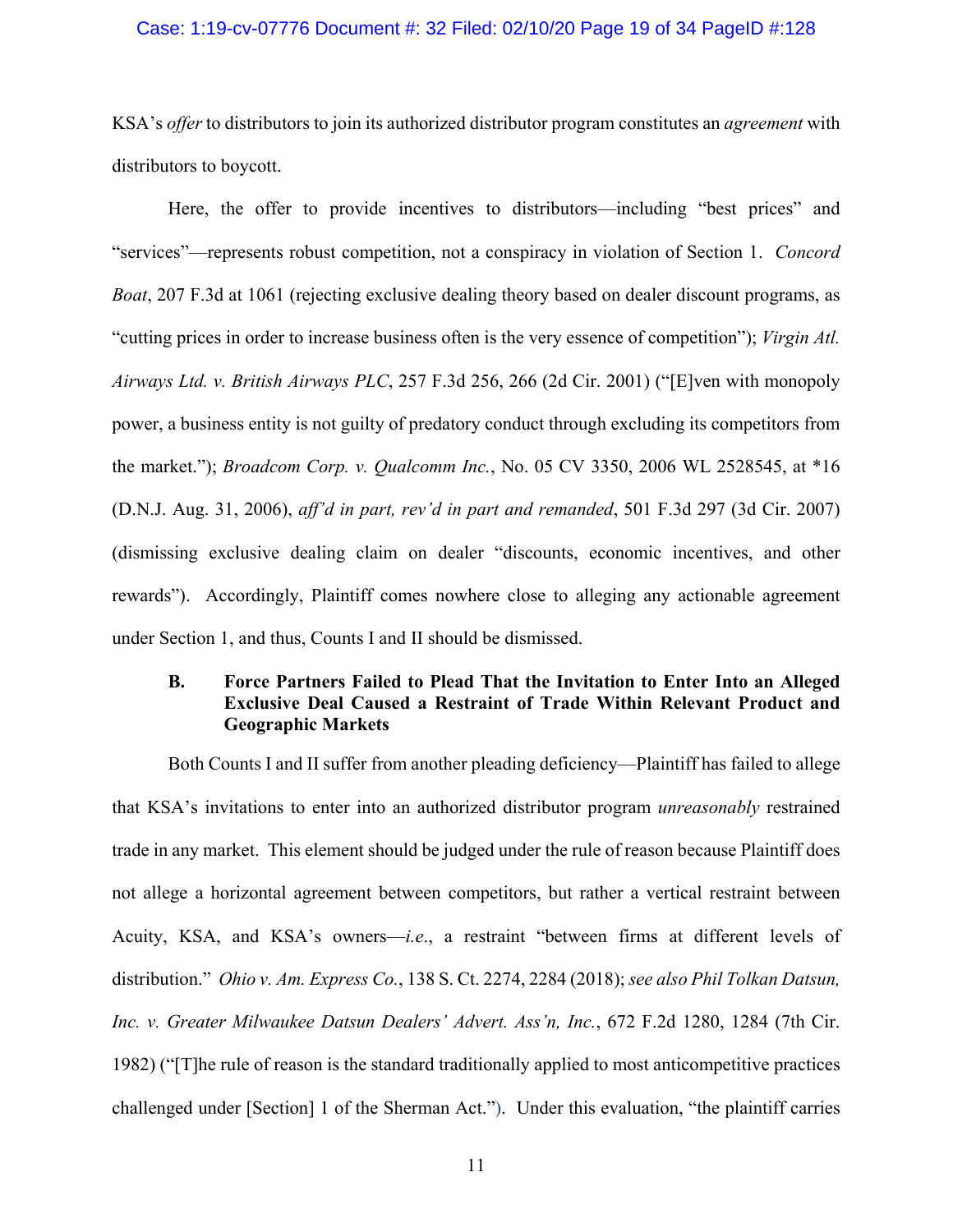#### Case: 1:19-cv-07776 Document #: 32 Filed: 02/10/20 Page 20 of 34 PageID #:129

the burden of showing that an agreement or contract has an anticompetitive effect on a given market within a given geographic area." *Agnew*, 683 F.3d at 335; *see also Texaco Inc. v. Dagher*, 547 U.S. 1, 5 (2006) ("[T]his Court presumptively applies rule of reason analysis, under which antitrust plaintiffs must demonstrate that a particular contract or combination is in fact unreasonable and anticompetitive before it will be found unlawful.").

Plaintiff alleges no "unreasonable restraint" under the rule of reason in either Counts I or II. There are no plausible allegations that any so-called "agreement" with Acuity or with any distributor harms competition in a relevant market.<sup>5</sup> Despite Plaintiff's attempt to spin KSA's proposed authorized distributor program into an agreement to induce a boycott, nowhere in the Complaint does Plaintiff allege—nor can it—that any distributor actually entered into an *agreement* with KSA to not do business with or "boycott" Plaintiff. (*See* Compl. ¶ 66 (alleging that Jim Williams was still following up "with all or virtually all of the distributors asking if they are going to participate" in the program).) With no "agreement," there can be no "restraint on trade" and thus, there is no actionable Section 1 claim.

Moreover, even if there is a properly pled agreement with distributors to enter into KSA's authorized distributor program, Plaintiff still has not pled that the program forecloses competition. *Broadcom*, 2006 WL 2528545, at \*16 (arrangement to provide licensees discounts or incentives for not using competitor's product not unlawful exclusive dealing arrangement because buyers not foreclosed from purchasing competitor's product). While Plaintiff wishes to describe KSA's

 $\overline{a}$ 

<sup>&</sup>lt;sup>5</sup> Notably, Plaintiff does not plead a relevant product market, which by definition, precludes Plaintiff from alleging a Section 1 rule of reason claim. *See Concord Assocs., L.P. v. Entm't Properties Tr.*, No. 12 CIV. 1667 ER, 2014 WL 1396524, at \*10 (S.D.N.Y. Apr. 9, 2014), *aff'd*, 817 F.3d 46 (2d Cir. 2016) (dismissing Section 1 claim where plaintiff "failed to properly plead a relevant market"). As discussed more fully in Section II.B, while Plaintiff alleges that the relevant geographic market is comprised of sixteen counties in Illinois and three in Indiana, it offers no definition of the requisite distinct product market that is relevant in these counties. (Compl. ¶ 19).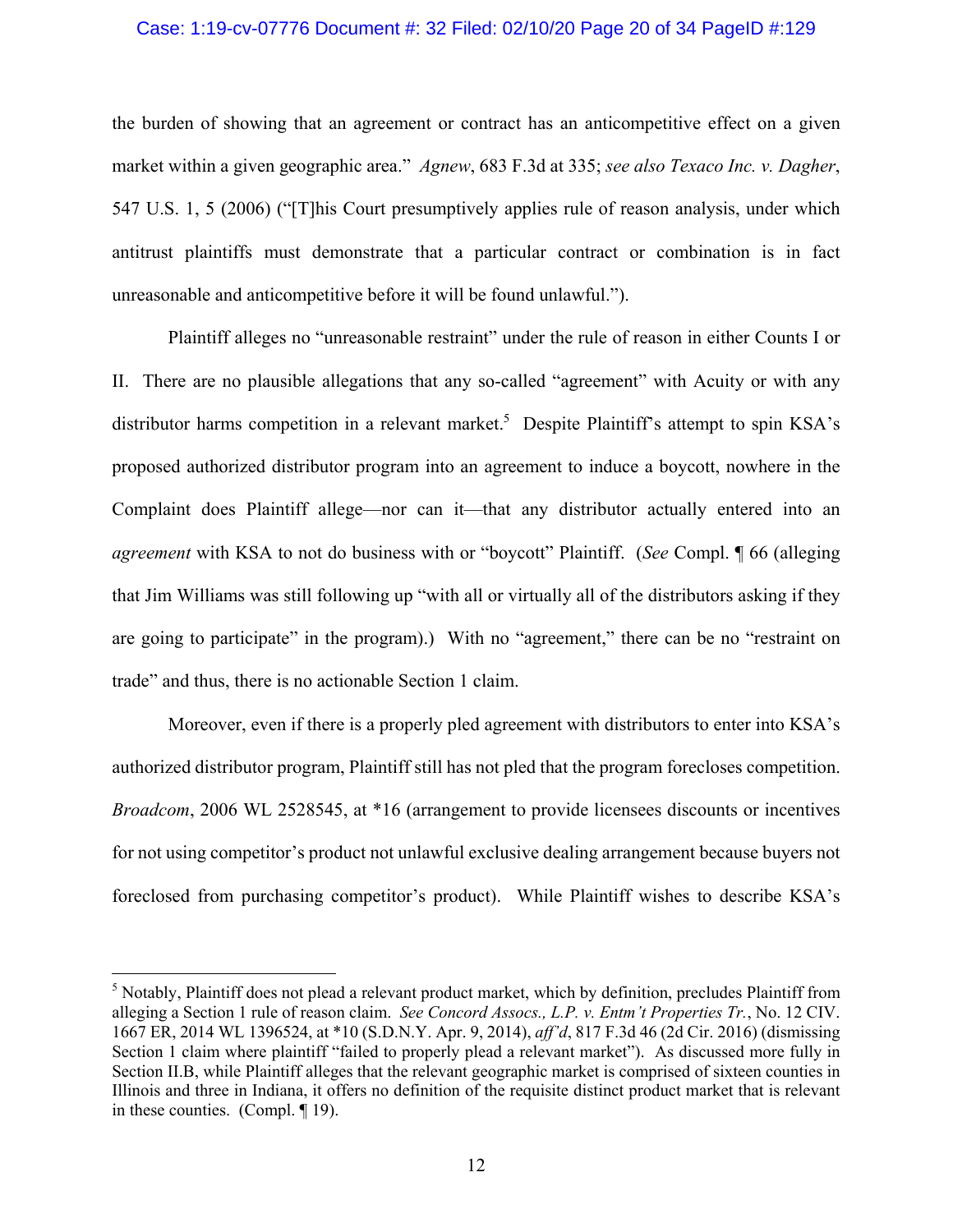#### Case: 1:19-cv-07776 Document #: 32 Filed: 02/10/20 Page 21 of 34 PageID #:130

authorized distributor program as an invitation to enter into an exclusive deal, "[e]xclusive dealing arrangements violate antitrust laws only when they foreclose competition in a substantial share of the line of commerce at issue." *Republic Tobacco*, 381 F.3d at 737-38. This requires Plaintiff to show "that [the arrangement] is likely to keep at least one significant competitor of the defendant from doing business in a relevant market," and that "the probable (not certain) effect of the exclusion will be to raise prices above (and therefore reduce output below) the competitive level." *Roland Mach.*, 749 F.2d at 394. But here, the challenged activity is an offer to join an authorized distributor program. It is completely voluntary. And irrespective of whether a distributor chooses to become a "Partner," the distributor would still have access to KSA's manufacturers' products and other competing lines. (Compl. ¶ 57.) Therefore, it is not exclusionary. *See Chicago Studio Rental, Inc. v. Illinois Dep't of Commerce*, 940 F.3d 971, 979 (7th Cir. 2019) (dismissal of Section 1 and 2 claims where plaintiff "does not allege that it was entirely excluded from the market").

As *Broadcom* stated, even if a "deal" provides incentives to purchase one product over competitors, "it does not foreclose the purchase of another company's" product. *Broadcom*, 2006 WL 2528545, at \*16. Thus, like any typical rewards or mileage program, Plaintiff cannot claim that KSA's program forecloses distributors from purchasing Plaintiff's products. *See Concord Boat*, 207 F.3d at 1059 (manufacturer's discount program not in any way exclusive when program did not require a commitment for any specified time and free to walk away to competitors); *Stitt Spark Plug Co. v. Champion Spark Plug Co.*, 840 F.2d 1253, 1257-58 (5th Cir. 1988) (dealer incentives for dropping competing lines not exclusive dealing where no evidence the distributor could not still stock competitor products); *Beverage Mgmt., Inc. v. Coca-Cola Bottling Corp.*, 653 F. Supp. 1144, 1154 (S.D. Ohio 1986) (incentive program encouraging exclusivity in supplier's brand not unlawful because retailer free to sell competing brands). Hence, Plaintiff failed to allege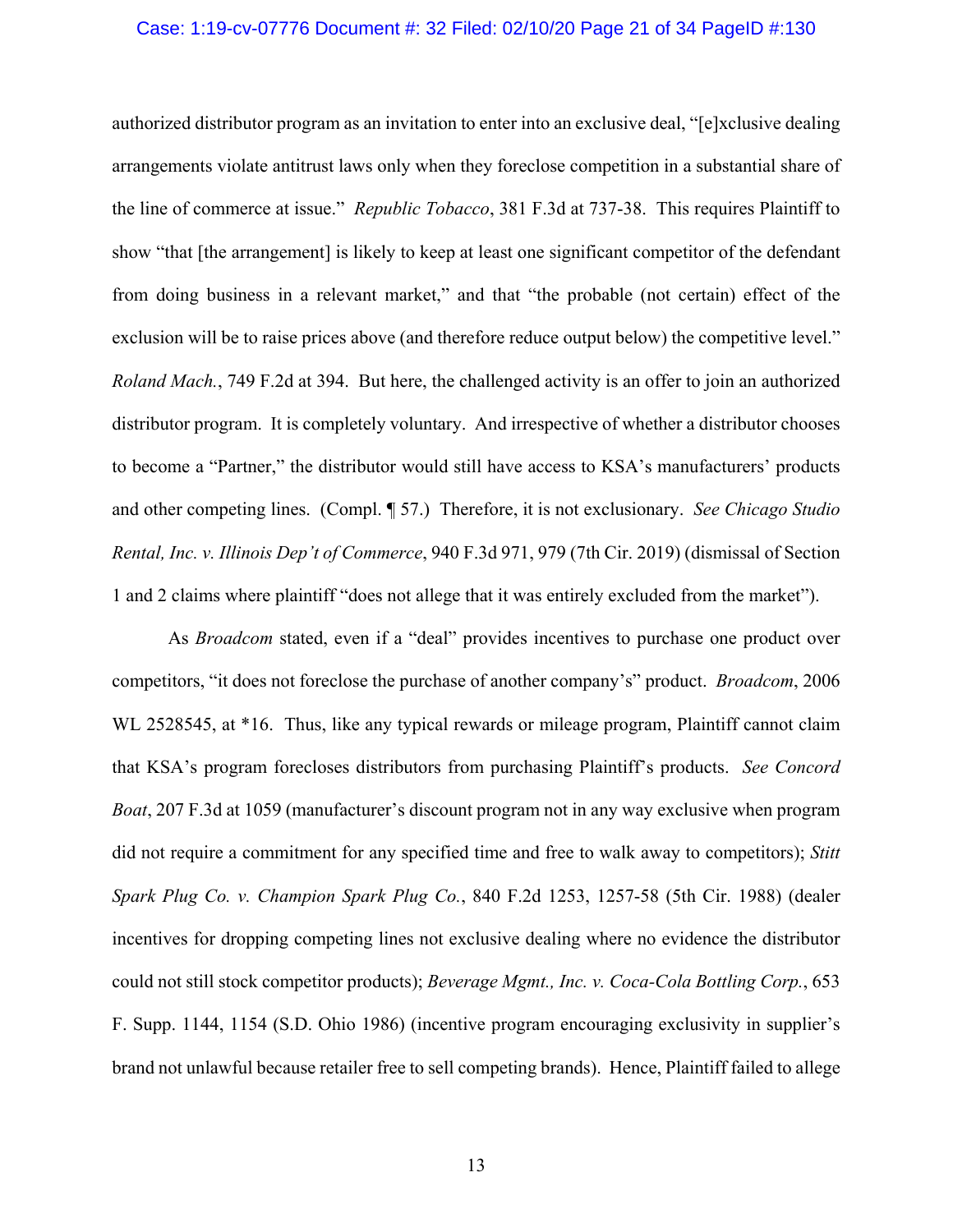### Case: 1:19-cv-07776 Document #: 32 Filed: 02/10/20 Page 22 of 34 PageID #:131

anything to indicate that KSA's conduct impacted or "foreclose[d] competition in a substantial share" of any relevant market, and therefore, all claims based on allegations that KSA invited exclusive agreements should be dismissed. *Republic Tobacco*, 381 F.3d at 738; *see also Methodist Health*, 859 F.3d at 410 ("no evidence that Saint Francis's exclusive contracts have a significant exclusionary effect"); *Dickson v. Microsoft Corp.*, 309 F.3d 193, 209 (5th Cir. 2002) ("[T]here is no basis in [plaintiff]'s complaint for concluding that either of the two licensing agreements . . . are likely to foreclose a significant share of the relevant software markets.").<sup>6</sup> Both Counts I and II should be dismissed.

# **II. Count III Should Be Dismissed Because Plaintiff Fails to Allege That Defendants Attempted to Monopolize Any Market**

Count III for "attempted monopolization" fares no better than its prior two antitrust claims. To state an attempted monopolization claim, a plaintiff must "adequately plead that a defendant (1) engaged in predatory or anticompetitive conduct, (2) specifically intended to acquire monopoly power, and (3) reached a stage based on defendant's actions and market position where there is a dangerous probability defendant will achieve an actual monopoly." *Int'l Equip. Trading, Ltd. v. Illumina, Inc.*, No. 17 C 5010, 2018 WL 3861575, at \*3 (N.D. Ill. Aug. 14, 2018) (citing *Spectrum Sports, Inc. v. McQuillan*, 506 U.S. 447, 456 (1993)).

Here, Plaintiff alleges that Defendants *attempted* to monopolize a market by (1) inviting

1

<sup>&</sup>lt;sup>6</sup> While the challenged authorized distributor program clearly does not foreclose competition, Plaintiff is wrong in suggesting it "knows of no procompetitive effects" of Defendants' program. (Compl. ¶ 71.) To the contrary, Plaintiff alleges that distributors participating in KSA's authorized distributor program would allow KSA to match Plaintiff's prices when quoting "multiple-name specification bids," (*id.* ¶ 53), the precise kind of competition that "[d]istributors prefer . . . because it provides the lower costs," (*id.* ¶ 62). More clearly, Plaintiff alleged that distributors would have to allow KSA to meet any lower prices offered by Plaintiff, meaning the end customer would *benefit* from Defendants' program because it could choose from more products at lower prices. This is the essence of competition, and underscores that Plaintiff's Complaint is nothing more than the grumblings of a disgruntled competitor. *See Brillhart v. Mutual Medical Ins., Inc.*, 768 F.2d 196, 200-01 (7th Cir. 1985) (antitrust laws protect competition, not competitors, rejecting antitrust claims where "plaintiffs' real complaint . . . [is] their failure to make more money").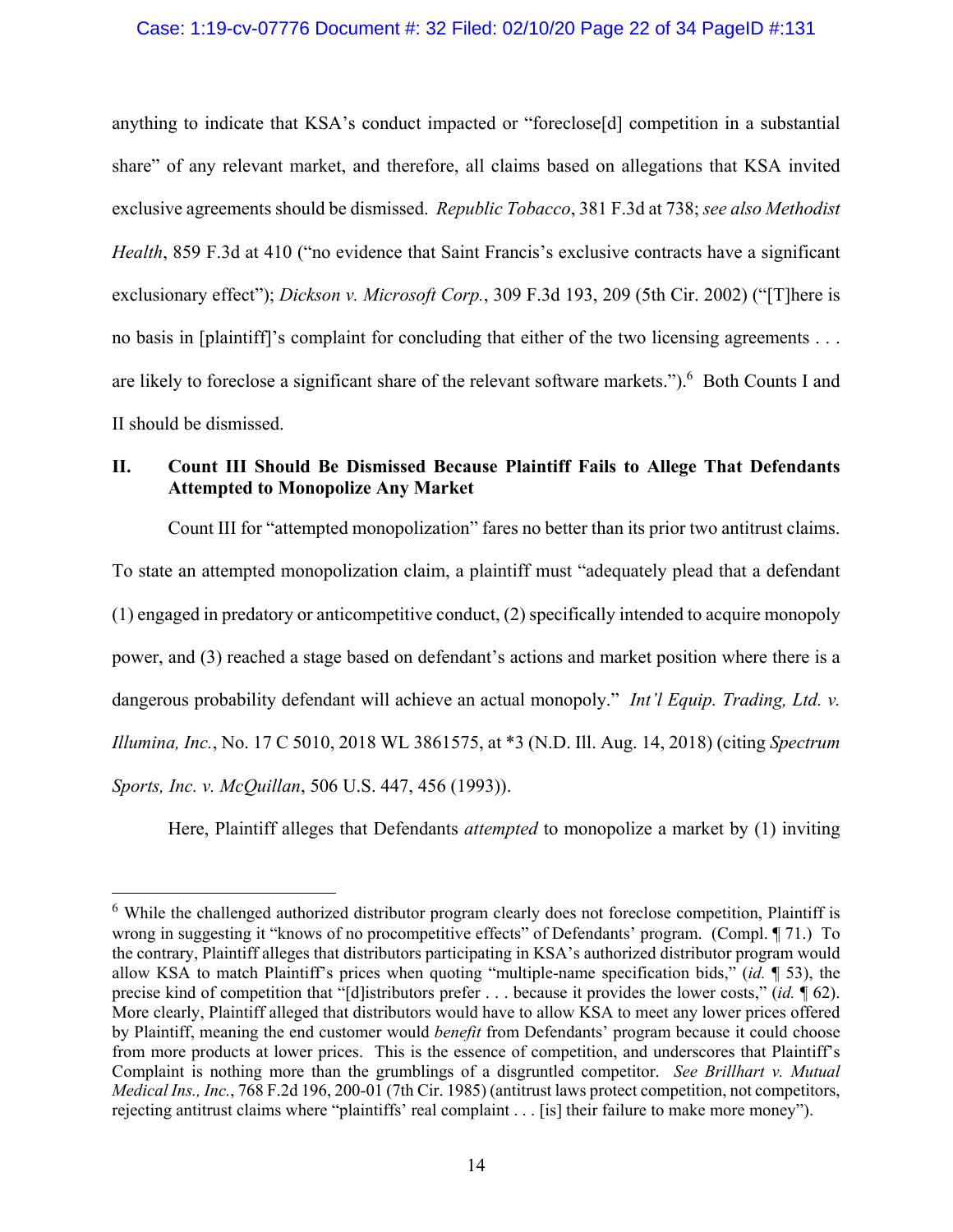### Case: 1:19-cv-07776 Document #: 32 Filed: 02/10/20 Page 23 of 34 PageID #:132

distributors into its authorized distributor program, and (2) disseminating false information. Nowhere, however, does the Complaint identify any exclusionary conduct, define the market, or properly allege a dangerous probability that Defendants will succeed in monopolizing any relevant market. Count III should be dismissed.

## **A. Plaintiff Fails to Allege Any Exclusionary or Anticompetitive Conduct Sufficient to State an Attempted Monopolization Claim**

#### $1.$ **Plaintiff Fails to Plead That KSA's Invitation to Enter Into Alleged Exclusive Relationships is Exclusionary, and Therefore Fails to Allege the Requisite Anticompetitive Conduct Element**

As stated above, KSA's invitations to distributors do not constitute exclusive agreements or "boycotts"—much less exclusionary conduct actionable under Section 2. But even so, "vertical exclusive distributorships (like in this case) are presumptively legal." *Republic Tobacco*, 381 F.3d at 736; *see also Methodist Health Servs.*, 859 F.3d at 410.

As with its Section 1 claims, Plaintiff makes no allegations that any invitations—or even any agreements—related to Defendants' authorized distributor program would foreclose competition in any product market that Plaintiff alleges—an essential element of its Section 2 claims. *Republic Tobacco*, 381 F.3d at 737-38 ("[E]xclusive dealing arrangements violate antitrust laws only when they foreclose competition in a substantial share of the line of commerce at issue."). Nor could they, because as previously explained, there is nothing in the authorized distributor program that prevents distributors from purchasing products from other competitors. And while Plaintiff calls the program exclusionary, it makes no allegations about how many distributors actually participate in the relevant geographic market or how many of them are alleged to have exclusive agreements with KSA. (Compl. ¶ 25 ("In the greater Chicagoland market, over 75% of trade in the relevant market is handled by approximately 24 distributors.").) The Complaint is silent as to how many distributors sell exclusively Acuity or KSA products versus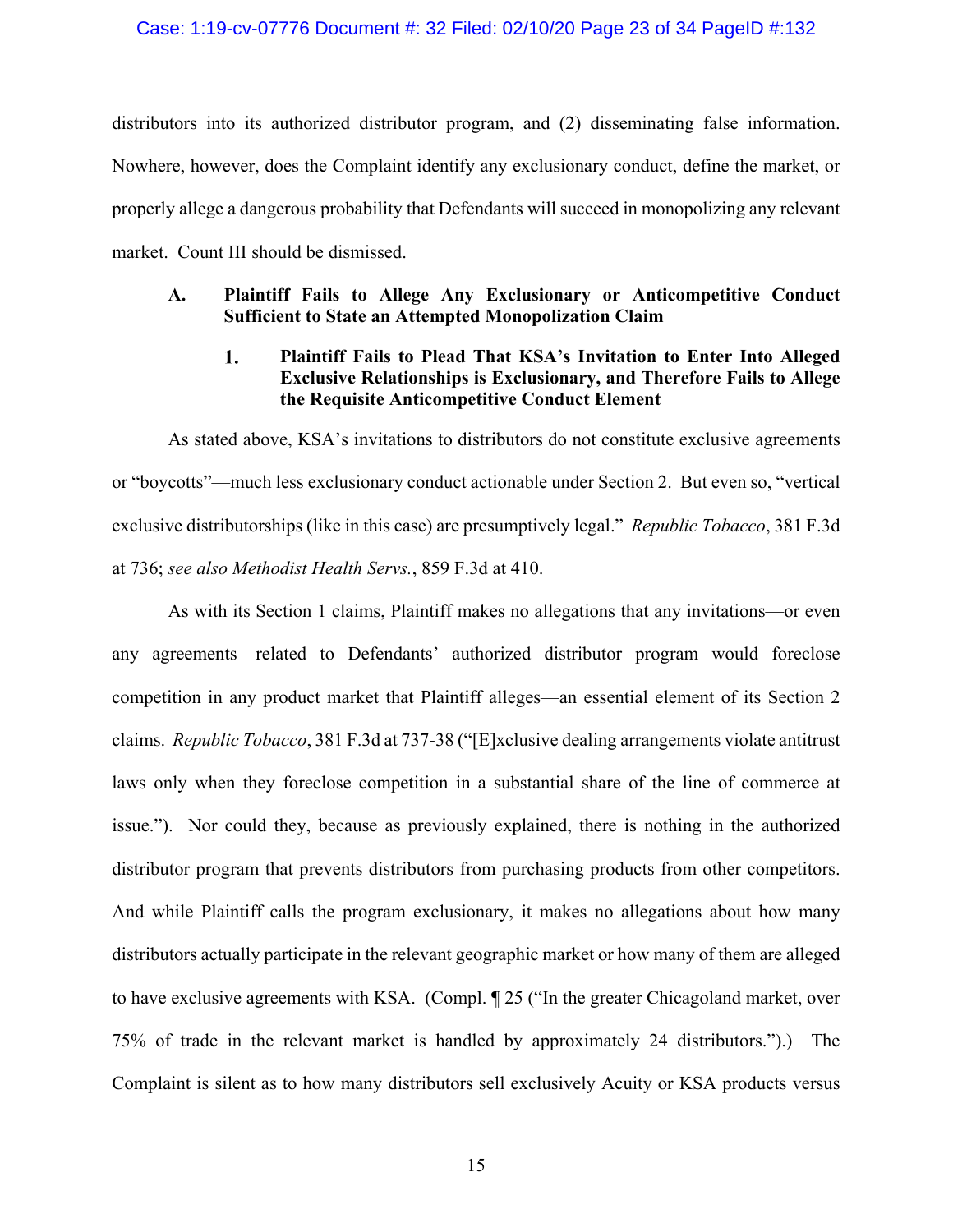#### Case: 1:19-cv-07776 Document #: 32 Filed: 02/10/20 Page 24 of 34 PageID #:133

products of other manufacturers, the percentage of the distributors in the market that are—or would be—allegedly foreclosed from selling Plaintiff's products, or the sizes or market shares of these distributors.

Hence, Plaintiff fails to allege anything to indicate that Defendants' conduct impacted or "foreclose[d] competition in a substantial share" of any relevant market, and therefore, any monopolization claim based on Defendants' invitations to enter into its authorized distributor program or exclusive agreements with distributors should be dismissed. *Republic Tobacco*, 381 F.3d at 737-38. *See also Methodist Health*, 859 F.3d at 410 ("no evidence that Saint Francis's exclusive contracts have a significant exclusionary effect"); *Dickson*, 309 F.3d at 209 ("[T]here is no basis in [plaintiff]'s complaint for concluding that either of the two licensing agreements . . . are likely to foreclose a significant share of the relevant software markets.").

#### $2.$ **Plaintiff's Allegations that KSA Made False or Disparaging Statements to Dealers Fail to Supports its Monopolization Claim**

Plaintiff's remaining monopolization allegation—that KSA made a false statement or disparaged Force Partners—is insufficient to state a claim as a matter of law. Plaintiff claims that KSA told distributors that "Force Partners was bypassing distributors to make sales directly to end-users and contractors, thereby denying sales and profits to distributors." (Compl. ¶ 48). But that statement, even if made and somehow viewed as "disparaging," is not actionable. Disparaging statements of a competitor fall "outside the reach of the antitrust laws, however critical they may be of a competitor's product or business model." *Mercatus Grp.*, 641 F.3d at 851.

The Seventh Circuit has explained that "claims based on one competitor's disparagement of another should presumptively be ignored" in evaluating antitrust claims. *Id.* at 851-52 (internal quotation marks omitted); *see also id.* ("[E]ven false statements about a competitor serve to set the stage for competition." (internal quotation marks omitted)). This is because "[f]alse statements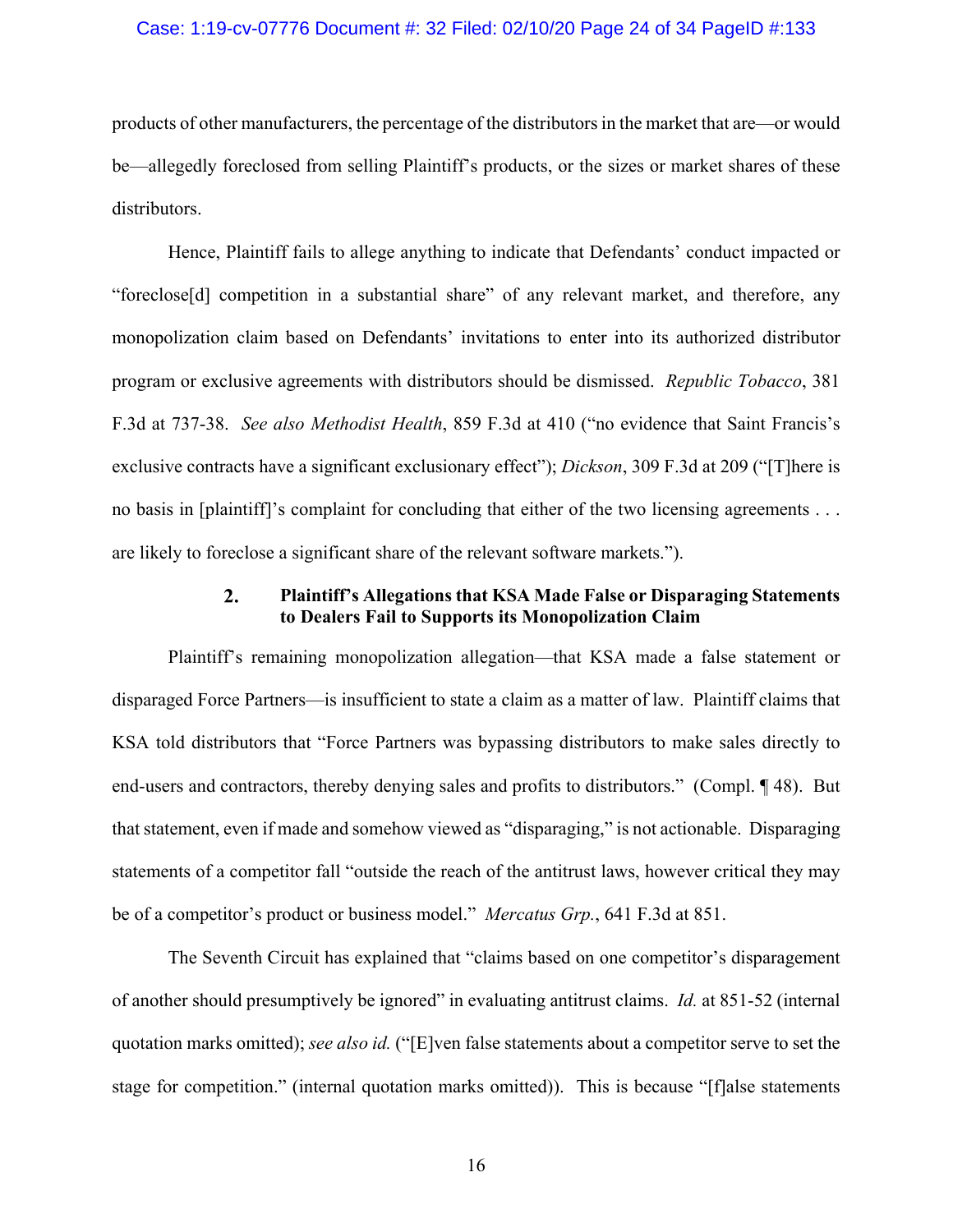#### Case: 1:19-cv-07776 Document #: 32 Filed: 02/10/20 Page 25 of 34 PageID #:134

about a rival's goods do not curtail output in either the short or the long run," *Sanderson v. Culligan Int'l Co.*, 415 F.3d 620, 623 (7th Cir. 2005), and so they are irrelevant to the kind of anticompetitive conduct that the antitrust laws are intended to curb.

Here, even if made, KSA's alleged statement that Plaintiff "bypass[es] distributors" at times is not only benign, but comes nowhere close to alleging an attempted monopolization claim. KSA's alleged statement may reflect strong competition between Plaintiff and KSA, but such "[c]ommercial speech is not actionable under the antitrust laws." *Id*. at 624; *see also id.* at 623 ("Antitrust law condemns practices that drive up prices by curtailing output. False statements about a rival's goods do not curtail output in either the short or the long run. They just set the stage for competition in a different venue: the advertising market." (citations omitted)). As such, Plaintiff has offered no exclusionary or anticompetitive conduct sufficient to state a Section 2 monopolization claim, and therefore, Count III should be dismissed.

### **B. Plaintiff Does Not Allege the "Dangerous Probability of Success" Element**

Plaintiff also fails to plausibly plead another crucial element of its attempted monopolization claim—that KSA's invitations create a "dangerous probability of success" of achieving a monopoly in a given market. Pleading a "dangerous probability of establishing a monopoly in a particular market requires more than allegations of merely unfair or predatory conduct; instead, the antitrust plaintiff must also prove the defendant has market power in a relevant market and that the market power will tend to approach monopoly power if the alleged unlawful conduct remains unchecked." *Int'l Equip. Trading, Ltd. v. Illumina, Inc.*, 312 F. Supp. 3d 725, 731 (N.D. Ill. 2018) (internal quotation marks omitted). Plaintiff fails on multiple fronts.

First, Plaintiff does not plead a relevant *product* market, which by definition, precludes Plaintiff from alleging there was a dangerous probability of monopoly in that mystery market. *See Rohlfing v. Manor Care, Inc.*, 172 F.R.D. 330, 345-47 (N.D. Ill. 1997) (dismissing Section 2 claim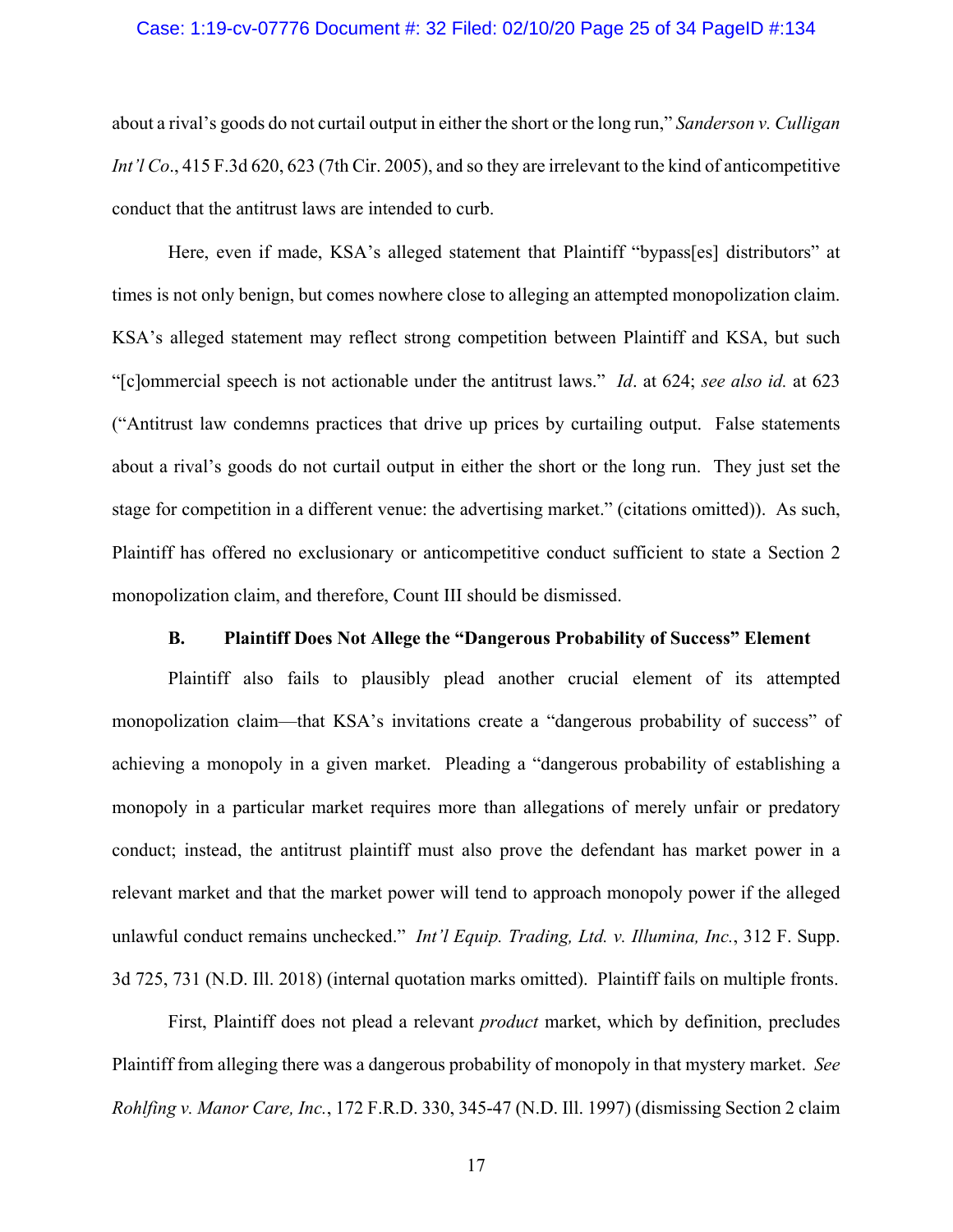### Case: 1:19-cv-07776 Document #: 32 Filed: 02/10/20 Page 26 of 34 PageID #:135

where plaintiff "failed to [sufficiently] allege a relevant market"); *Reapers Hockey Ass'n, Inc. v. Amateur Hockey Ass'n Illinois, Inc.*, 412 F. Supp. 3d 941, 952 (N.D. Ill. 2019) ("failure to allege the existence of a relevant commercial market is fatal to both [Section 1 and Section 2] claims"); *Queen City Pizza, Inc. v. Domino's Pizza, Inc.*, 124 F.3d 430, 436 (3d Cir. 1997) ("Where the plaintiff fails to define its proposed relevant market with reference to the rule of reasonable interchangeability and cross-elasticity of demand, . . . the relevant market is legally insufficient and a motion to dismiss may be granted."). While Plaintiff alleges that the relevant *geographic* market is comprised of sixteen counties in Illinois and three in Indiana, it offers no definition of the distinct product market that is relevant in these counties. (Compl. ¶ 19.) KSA is merely a sales agent—like Plaintiff—and functions to place orders for electrical lighting made by distributors. (*See id.* ¶¶ 3, 17.) But Plaintiff has not alleged what the product market is. Is it electrical lights in the Chicagoland area? All commercial lights? A market for distributors? The only hint Plaintiff offers is a stray reference to Defendants "cut[ting] off access to . . . the dominant greater Chicagoland market distributors." (*Id.* ¶ 85a.)

Worse yet, none of the market shares referred to in Plaintiff's Complaint appear to consistently relate to a *relevant product market*. Plaintiff vaguely alleges that:

- KSA represents between 40% and 70% *of some distributors' lighting and control business*. (*Id.* ¶¶ 4, 26, 60.)
- KSA accounts for 59.5% "of specified and approved products *of the top four firms in the project/specification market*."7 (*Id.* ¶ 29 (emphasis added).)
- KSA accounts for 90% of the sales *in three of the nineteen counties at issue*. (*Id.* ¶ 40.)

<u>.</u>

 $7$  The Complaint does not identify the combined share of these four firms in the project/specification market, nor does it allege the share of the total lighting market made up of project/specification sales or how either of those are related to access to distributors. (*See* Compl. ¶ 23 (explaining that sales representatives sell to both "[s]tock and flow distributors" and "[p]roject/specification distributors").)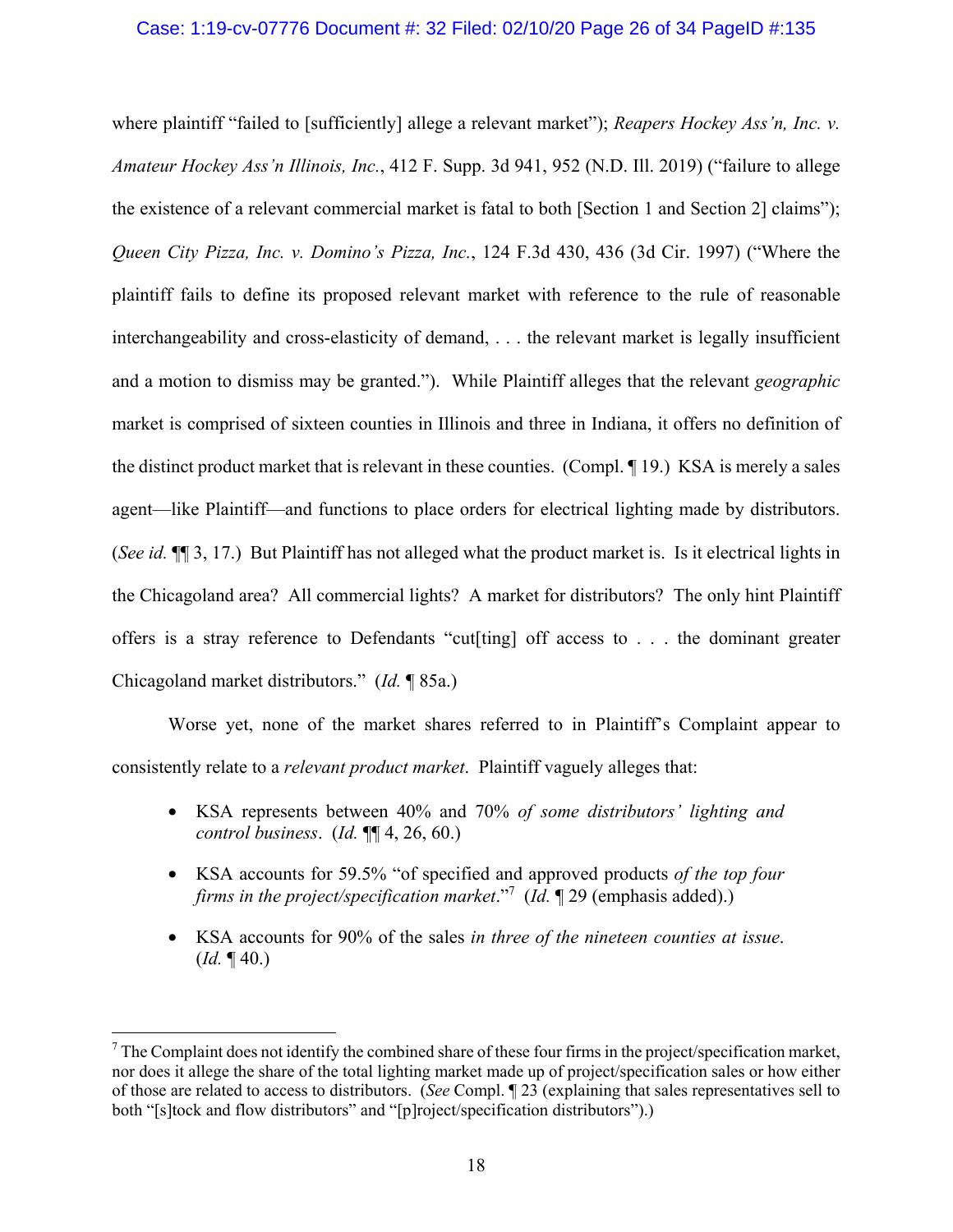#### Case: 1:19-cv-07776 Document #: 32 Filed: 02/10/20 Page 27 of 34 PageID #:136

But none of these allegations define a relevant product market, much less describe how there is a "dangerous probability" it will be monopolized. Plaintiff's failure to allege any relevant product market necessarily then precludes it from alleging a dangerous probability of monopolizing that undefined market. *Int'l Equip. Trading, Ltd. v. AB SCIEX LLC*, No. 13 C 1129, 2013 WL 4599903, at \*5 (N.D. Ill. Aug. 29, 2013) ("Since the Court holds that IET has failed to sufficiently allege a relevant market, it will not, and cannot, address whether IET has sufficiently alleged market power for purposes of pleading a dangerous probability of monopolization.").

Nor does Plaintiff offer any description on why KSA is a "dangerous" threat to monopolize any relevant product market (whatever that market is). Plaintiff alleges in conclusory fashion that "[t]he large market share represented by Defendants indicates a dangerous probability of success," (Compl. ¶ 91h), but offers no other allegations relating to why there is a dangerous probability that Defendants will successfully monopolize any relevant market.

Accordingly, Plaintiff has failed to state a Section 2 claim, and Count III should be dismissed. *Rohlfing*, 172 F.R.D. at 345-47 (dismissing Section 2 claim for failing to sufficiently plead a relevant market); *Hon Hai Precision Indus. Co. v. Molex, Inc.*, No. 08 C 5582, 2009 WL 310890, at \*3 (N.D. Ill. Feb. 9, 2009) (dismissing Section 2 claim "because [plaintiff] did not allege a 'dangerous probability' that [defendant] may obtain monopoly power in the relevant market").

# **III. Count IV Should Be Dismissed Because Section 3 of the Clayton Act Addresses Only Contracts for Goods**

Plaintiff's Clayton Act Section 3 claim should be dismissed for the same reason its Section 1 claims fail—there is no allegation of a contract or agreement that violates the antitrust laws. Section 3 prohibits certain exclusive *contracts* for the sale of *goods*. 15 U.S.C. § 14; *see also Dos Santos v. Columbus-Cuneo-Cabrini Med. Ctr.*, 684 F.2d 1346, 1352 n.11 (7th Cir. 1982) ("Since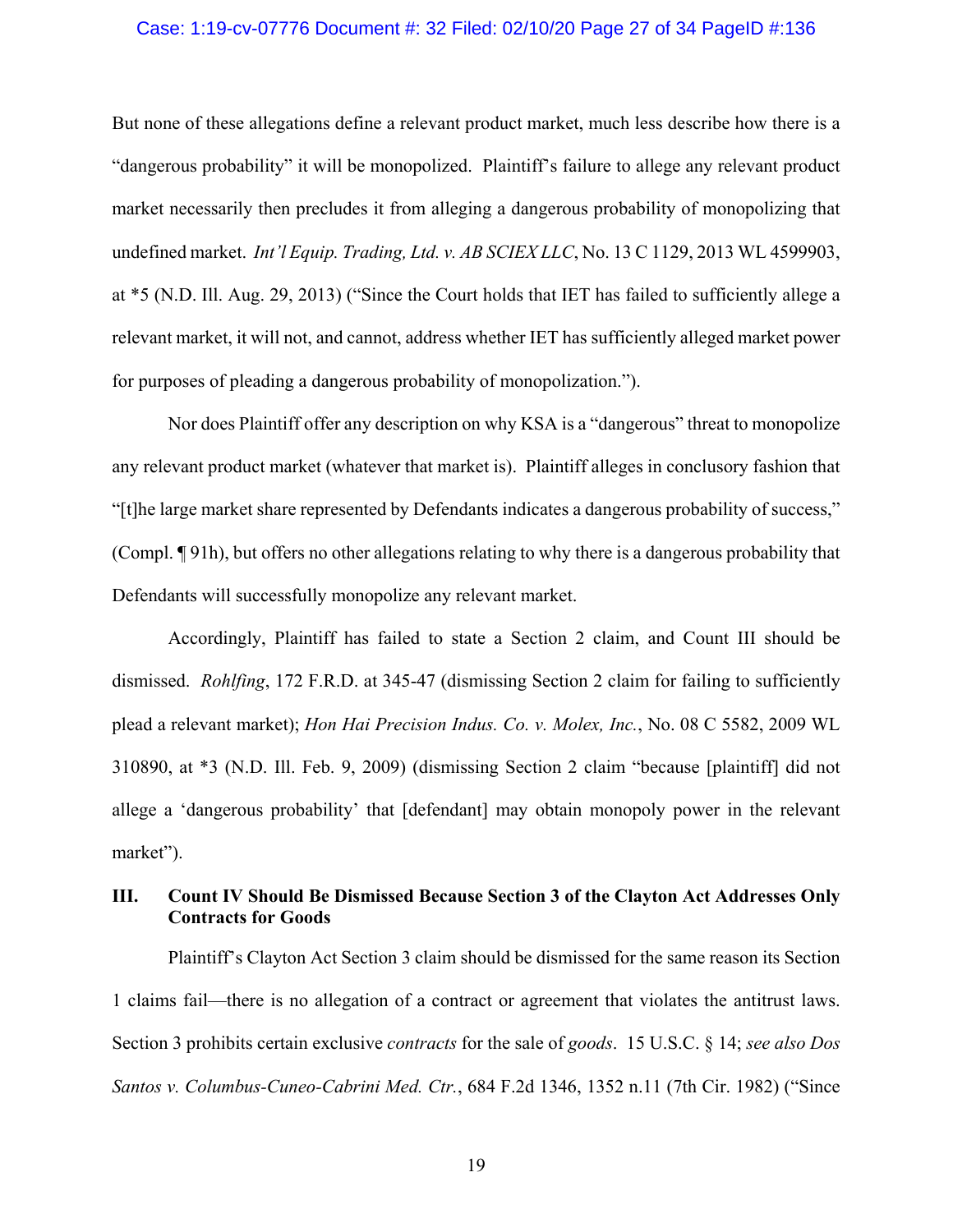### Case: 1:19-cv-07776 Document #: 32 Filed: 02/10/20 Page 28 of 34 PageID #:137

section 3 relates only to exclusive dealing contracts for the sale of goods, plaintiffs seeking to challenge exclusive dealing arrangements for the provision of services must premise their claims on section 1 of the Sherman Act."). But as described above, there are no contracts—as Plaintiff repeatedly states—between Defendants and distributors, and so Plaintiff cannot state a claim under Section 3. (Compl.  $\P$  4, 59, 68.) Accordingly, Plaintiff's Clayton Act claim fails for the independent reason that it has not alleged an exclusive contract for *goods*. 8

Moreover, "[i]n order to prove a [Section] 3 claim, [a plaintiff] must show that the likely effect of [the defendant's] exclusivity agreements is to substantially decrease competition." *Republic Tobacco*, 254 F. Supp. 2d at 1004. Plaintiff made no such showing here. According to the Complaint, distributors that declined to participate in Defendants' authorized distributor program could still purchase products manufactured by KSA's contracted manufacturers, (Compl. ¶ 57), those that did participate could still quote Force Partners' manufacturers' products, (*id.* ¶ 53), and at worst would have to "curtail"—not cease—business with Force Partners, (*id.* ¶ 4). Without any actual exclusion, there can be no substantial lessening of competition. *Alarm Detection Sys. v. Orland Fire Prot. Dist.*, 129 F. Supp. 3d 614, 635 (N.D. Ill. 2015) (finding plaintiff not actually excluded from market could not state antitrust claims). As Plaintiff has not sufficiently alleged any actual exclusion, its Clayton Act claim (Count IV) should be dismissed.

 $\overline{a}$ 

 $8$  Even assuming there were contracts between Defendants and distributors that pertained to goods—which are not alleged—Plaintiff's claims would still fail. "A determination of the relevant market is essential under § 3 of the Clayton Act, as it is under the Sherman Act." *Republic Tobacco, L.P. v. N. Atl. Trading Co.*, 254 F. Supp. 2d 985, 1004 (N.D. Ill. 2002) (citing *Tampa Electric Co. v. Nashville Coal Co.*, 365 U.S. 320, 329 (1961)); *see also Dos Santos*, 684 F.2d at 1352 ("In the context of exclusive dealing arrangements, this means that the plaintiff can prevail only by showing that the agreement in question results in a substantial foreclosure of competition in an area of effective competition, that is, in a relevant market."). As described above, Plaintiff did not sufficiently allege a relevant antitrust market, and so its Clayton Act claim must fail.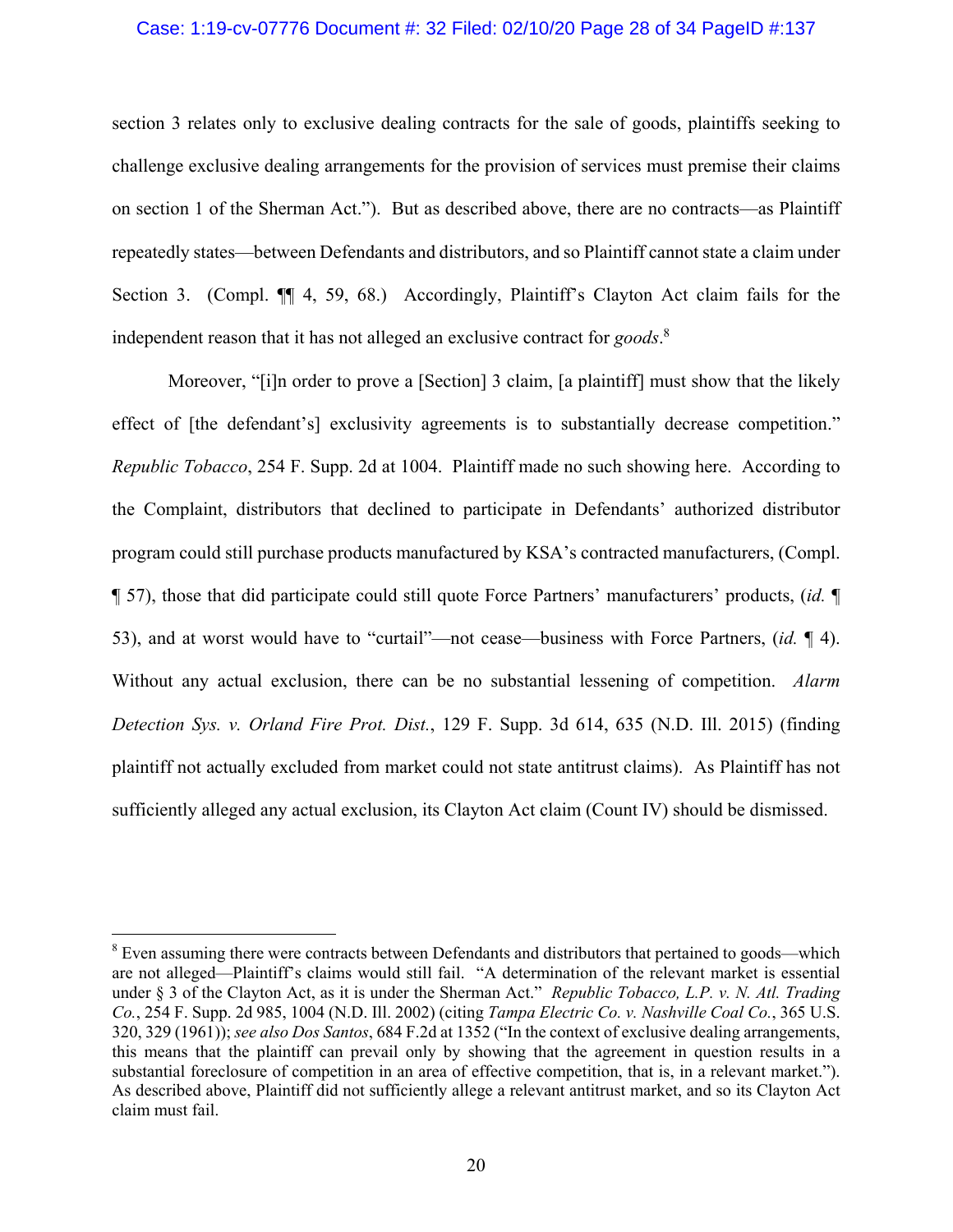# **IV. Count V Should Be Dismissed Because Illinois Antitrust Act Claims Are Evaluated Under the Same Standards as Federal Antitrust Claims**

Plaintiff's Illinois Antitrust Act claims (Count V) fail for the same reasons as the federal antitrust claims. The Illinois Antitrust Act expressly requires harmonization with the federal antitrust laws. 740 Ill. Comp. Stat. 10/11 ("When the wording of this Act is identical or similar to that of a federal antitrust law, the courts of this State shall use the construction of the federal law by the federal courts as a guide in construing this Act."). When an Illinois Antitrust Act provision is substantially similar to a federal antitrust law, courts look to the application of the federal counterpart to guide analysis of the state law claims. *State of Ill., ex rel. Burris v. Panhandle E. Pipe Line Co.*, 935 F.2d 1469, 1479-80 (7th Cir. 1991) ("Illinois law provides that its courts should use the construction of federal antitrust law by federal courts to guide their construction of those state antitrust laws that are substantially similar to federal antitrust law."). More simply, if the federal claims are dismissed, the equivalent state claims should be dismissed. *VBR Tours, LLC v. Nat'l R.R. Passenger Corp.*, No. 14-CV-00804, 2015 WL 5693735, at \*16 (N.D. Ill. Sept. 28, 2015) ("Illinois Antitrust Act claims will stand or fall with federal . . . claims based on the same underlying facts and legal theories." (internal quotation marks omitted)).

The same holds true here. Plaintiff asserts claims under 740 ILCS 10/3 (2) and (3), (Compl. ¶¶ 105, 107), which are substantially similar to, and construed in the same ways, as Sherman Act Sections 1 and 2, respectively. *Hannah's Boutique, Inc. v. Surdej*, 112 F. Supp. 3d 758, 765 n.7 (N.D. Ill. 2015). Plaintiff also asserts claims under 740 ILCS 10/3 (4), (Compl. ¶ 108), which is substantially similar to, and construed in the same ways as, Clayton Act Section 3. *Ray Dancer, Inc. v. DMC Corp.*, 594 N.E.2d 1344, 1350 (Ill. App. Ct. 1992). Accordingly, for the same reasons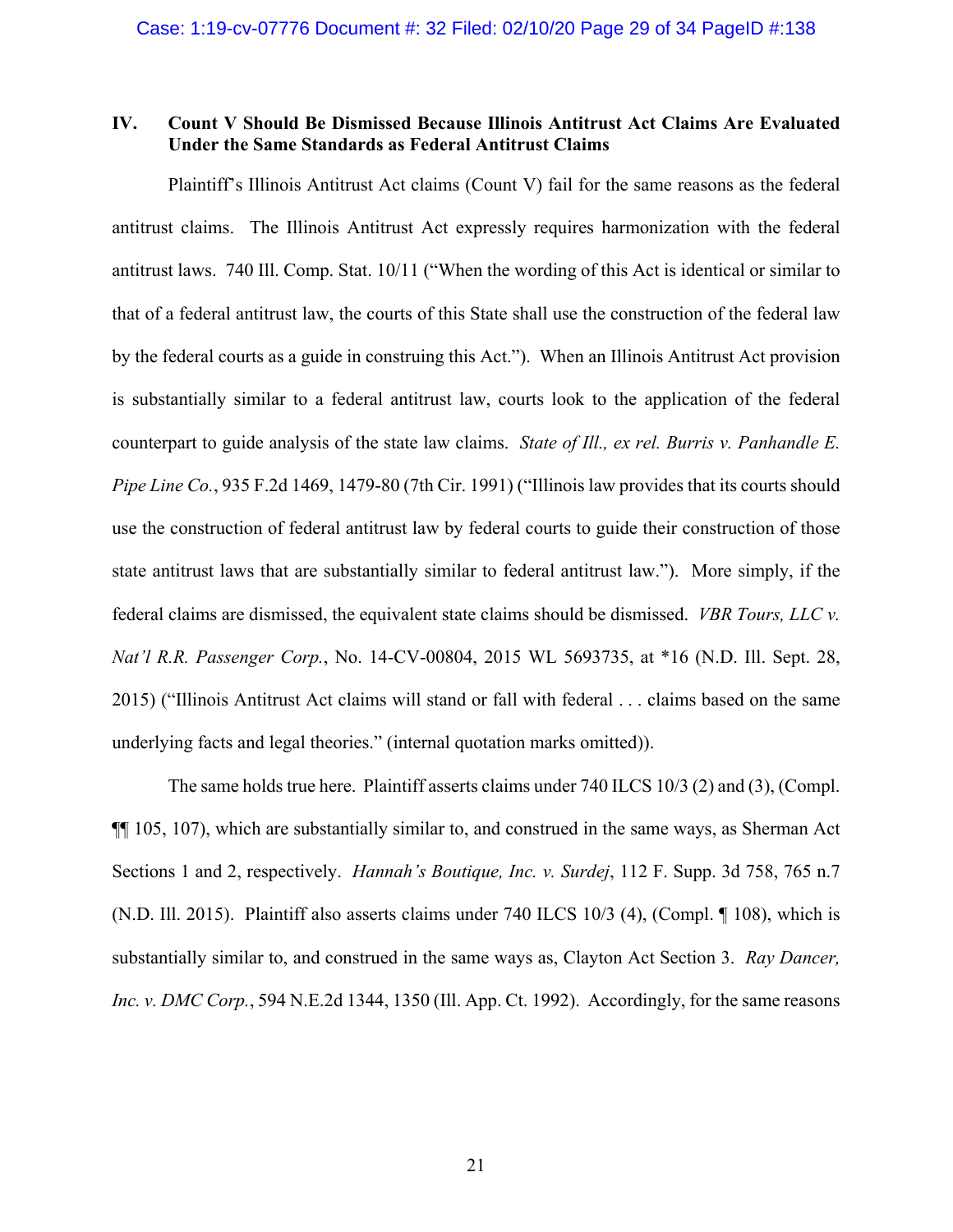that Plaintiff's federal claims fail, these state law claims should likewise be dismissed.<sup>9</sup>

Finally, Plaintiff asserts claims under 740 ILCS 10/3 (1), again claiming that *per se* analysis is warranted. (Compl. ¶¶ 103-04.) But Plaintiff cannot state a cause of action under this provision, which "is *expressly limited* to agreements between two classes of persons: (a) those who are competitors and (b) those persons who, but for a prior agreement, would be competitors." 740 Ill. Comp. Stat. 10/3 Bar Committee Comments–1967 (emphasis added). "Section 3(1) does not reach vertical agreements." *Id.*; *see also Sportmart, Inc. v. No Fear, Inc.*, No. 94 C 4890, 1996 WL 296643, at \*17 (N.D. Ill. June 3, 1996). As Defendants are not alleged to be, and never would be, competitors of one another, they cannot enter any agreement that would be subject to scrutiny under 740 ILCS 10/3 (1). Plaintiff's 740 ILCS 10/3 (1) claim should be dismissed.

# **V. Count VI Should Be Dismissed Because Defendants Did Not Disparage Plaintiff Within the Meaning of the IUDTPA**

This Court should dismiss Plaintiff's baseless claim under the IUDTPA. Plaintiff claims that KSA "disparag[ed] the goods, services, or business of Force Partners," but fails to identify an actionable disparaging statement. (Compl. ¶¶ 111-13.) In fact, its entire claim is based on only two sentences in the Complaint:

KSA claimed that Force Partners was bypassing distributors to make sales directly to end-users and contractors, thereby denying sales and profits to distributors. This claim was false, and KSA knew or should have known it was false.

(*Id.* ¶ 48.) Neither of these sentences are disparaging, and neither state a claim under the IUDTPA.

That statute only prohibits a person engaged in his or her business from "disparag[ing] the goods,

services, or business of another by false or misleading representation of fact." 815 Ill. Comp. Stat.

 $\overline{a}$ 

<sup>&</sup>lt;sup>9</sup> While 740 ILCS 10/3 (4) does differ slightly from Section 3 of the Clayton Act because it allows for claims based on a contract for services, this claim still fails for all of the independent reasons described in Section III.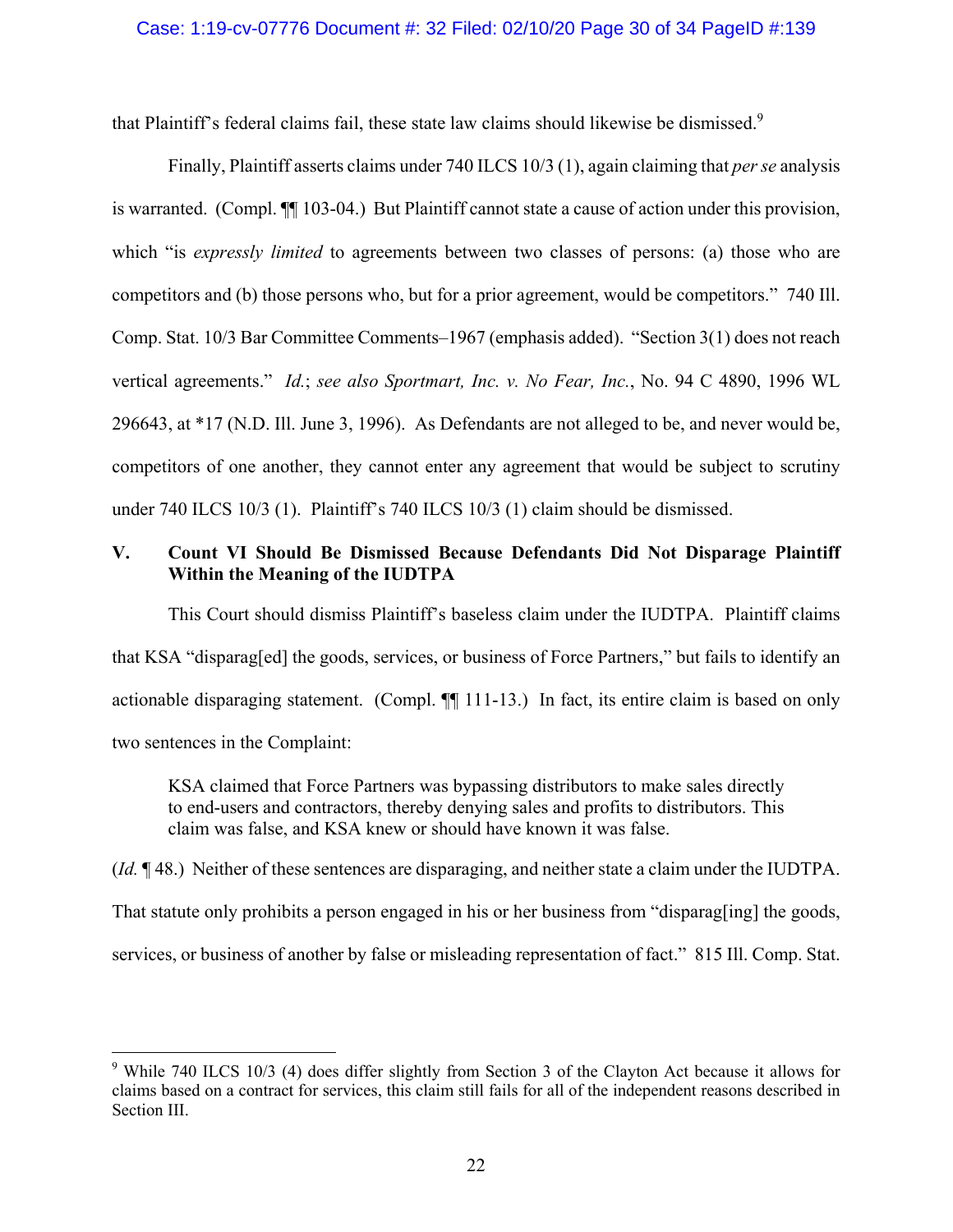#### Case: 1:19-cv-07776 Document #: 32 Filed: 02/10/20 Page 31 of 34 PageID #:140

 $510/2(a)(8)$ .<sup>10</sup> Despite the statutory language, Illinois courts have repeatedly held that "[b]ecause Section 2(8) codifies common law commercial disparagement, ... claims require a plaintiff to allege that a defendant published untrue or misleading statements that disparaged the plaintiff's *goods or services*." *Evanger's Cat & Dog Food Co., Inc. v. Thixton*, 412 F. Supp. 3d 889, 903 (N.D. Ill. 2019) (emphasis added) (internal quotation marks omitted); *see also Organ Recovery Sys., Inc. v. Pres. Sols., Inc.*, No. 11 C 4041, 2012 WL 116041, at \*6 (N.D. Ill. Jan. 16, 2012) ("The statements, however, must specifically disparage a product or service and not just attack the reputation of the business or the person selling it."). Here, there is no allegation that KSA disparaged Plaintiff's goods or services, and so Plaintiff's IUDTPA claim fails.

Moreover, a statement is "considered commercially disparaging" only if it "accuse[s] a businessman of outright dishonesty or reprehensible business methods in connection with his goods." *Unique Coupons, Inc. v. Northfield Corp.*, No. 99 C 7445, 2000 WL 631324, at \*5 (N.D. Ill. May 16, 2000) (internal quotation marks omitted). At worst, KSA's alleged statement suggests that Plaintiff used an alternative sales channel. This in no way suggests "outright dishonest[y] or "reprehensible business methods." *Unique Concepts, Inc. v. Manuel*, 669 F. Supp. 185, 190 (N.D. Ill. 1987) (commercial disparagement claim dismissed where statements could be reasonably construed to mean something other than a charge of reprehensible conduct).

Finally, even if KSA's statement could be construed as disparaging within the meaning of the IUDTPA, Plaintiff did not meet Rule 9(b)'s heightened pleading standard. "[T]rade disparagement claims under [Section 2(a)(8) of] the UDTPA" are subject to Rule 9(b) "because, as is true in the instant case, allegations of false or misleading statements tend to sound in fraud or mistake." *See Nakajima All Co., Ltd. v. SL Ventures Corp.*, No. 00 C 6594, 2001 WL 641415, at

 $\overline{a}$ 

<sup>&</sup>lt;sup>10</sup> The IUDTPA allows only for injunctive relieve and "does not provide a cause of action for damages." *Greenberg v. United Airlines*, 563 N.E.2d 1031, 1036 (Ill. App. Ct. 1990).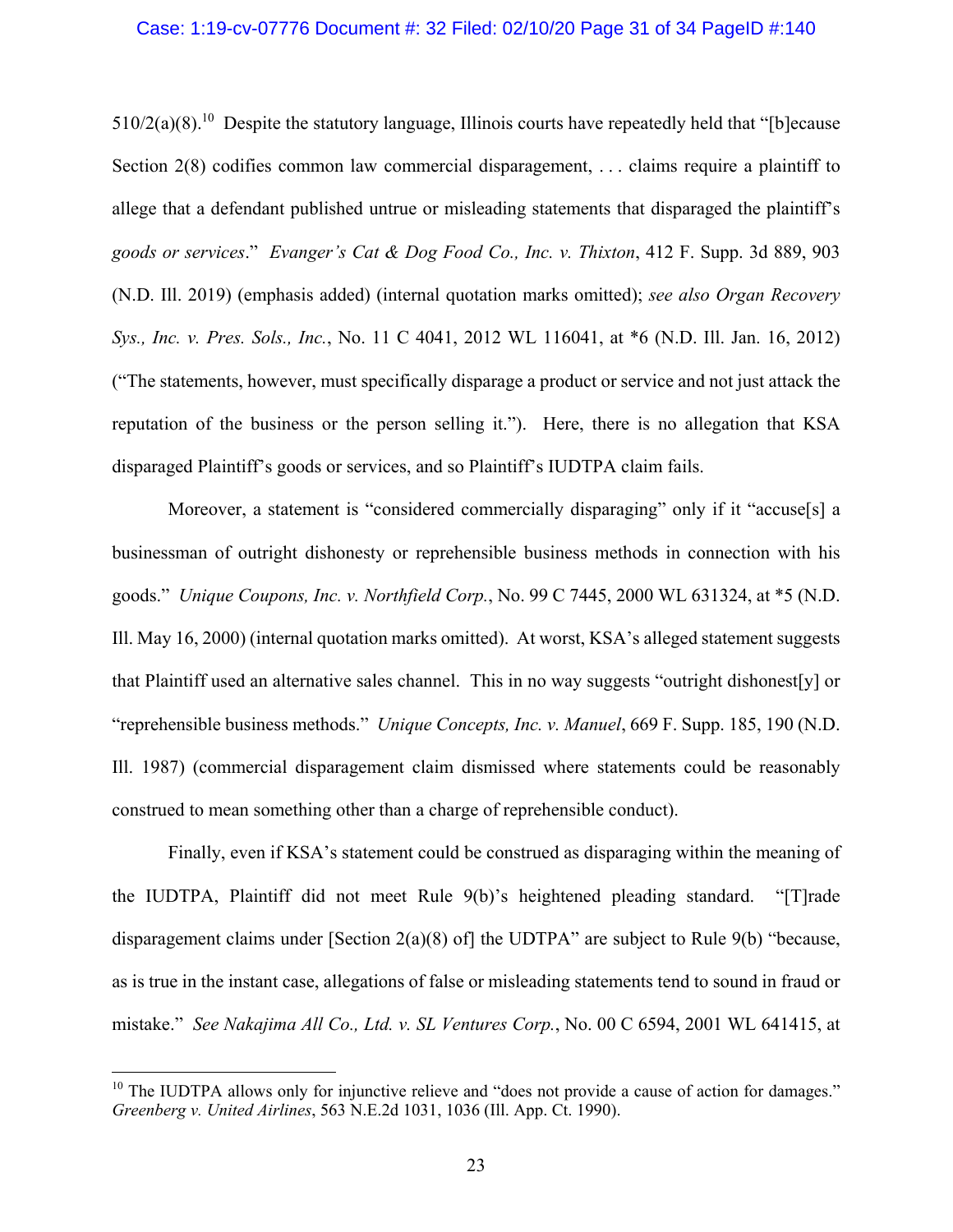#### Case: 1:19-cv-07776 Document #: 32 Filed: 02/10/20 Page 32 of 34 PageID #:141

\*6 (N.D. Ill. June 4, 2001). "Under Rule 9(b), . . . IUDTPA . . . []claims must allege 'the identity of the person making the misrepresentation, the time, place, and content of the misrepresentation, and the method by which the misrepresentation was communicated.'" *CardioNet, Inc. v. LifeWatch Corp.*, No. 07C 6625, 2008 WL 567031, at \*3 (N.D. Ill. Feb. 27, 2008) (quoting *Bankers Trust Co. v. Old Republic Ins. Co.*, 959 F.2d 677, 683 (7th Cir. 1992)). Here, even the most generous reading of Plaintiff's IUDTPA allegations cannot impute a time, place, or method to the alleged misrepresentation, and so Plaintiff's claim fails as a matter of law. *See id.* (dismissing IUDPTA claim because the "absence of essential details renders these [claims] deficient"). As such, Plaintiff's IUDPTA claim should be dismissed.

# **VI. Count VII Should Be Dismissed Because Defendants' Authorized Distributor Program is Protected by the Privilege of Competition**

Lastly, Plaintiff's claim for tortious interference fails as a matter of law. Plaintiff alleges that Defendants tried to persuade its customers to purchase lighting products through KSA instead of Plaintiff. But those communications reflect competition—not a tort. *Speakers of Sport, Inc. v. ProServ, Inc.*, 178 F.3d 862, 865 (7th Cir. 1999) ("There is in general nothing wrong with one [competitor] trying to take a client from another . . . . That is the process known as competition .... Competition is not a tort ...."). "A plaintiff seeking to plead a cause of action for tortious interference with . . . prospective economic advantage must plead absence of privilege or sufficient facts to constitute actual malice." *Chicago Show Printing Co. v. Sherwood*, No. 92 C 309, 1992 WL 175577, at \*2 (N.D. Ill. July 14, 1992). Here, Plaintiff has done neither.

Despite Plaintiff's unsupported assertions, Defendants' conduct is protected by the privilege of competition. (*See* Compl. ¶ 122.) "Under Illinois law, commercial competitors are privileged to interfere with one another's prospective business relationships provided their intent is, at least in part, to further their businesses and is not *solely* motivated by spite or ill will."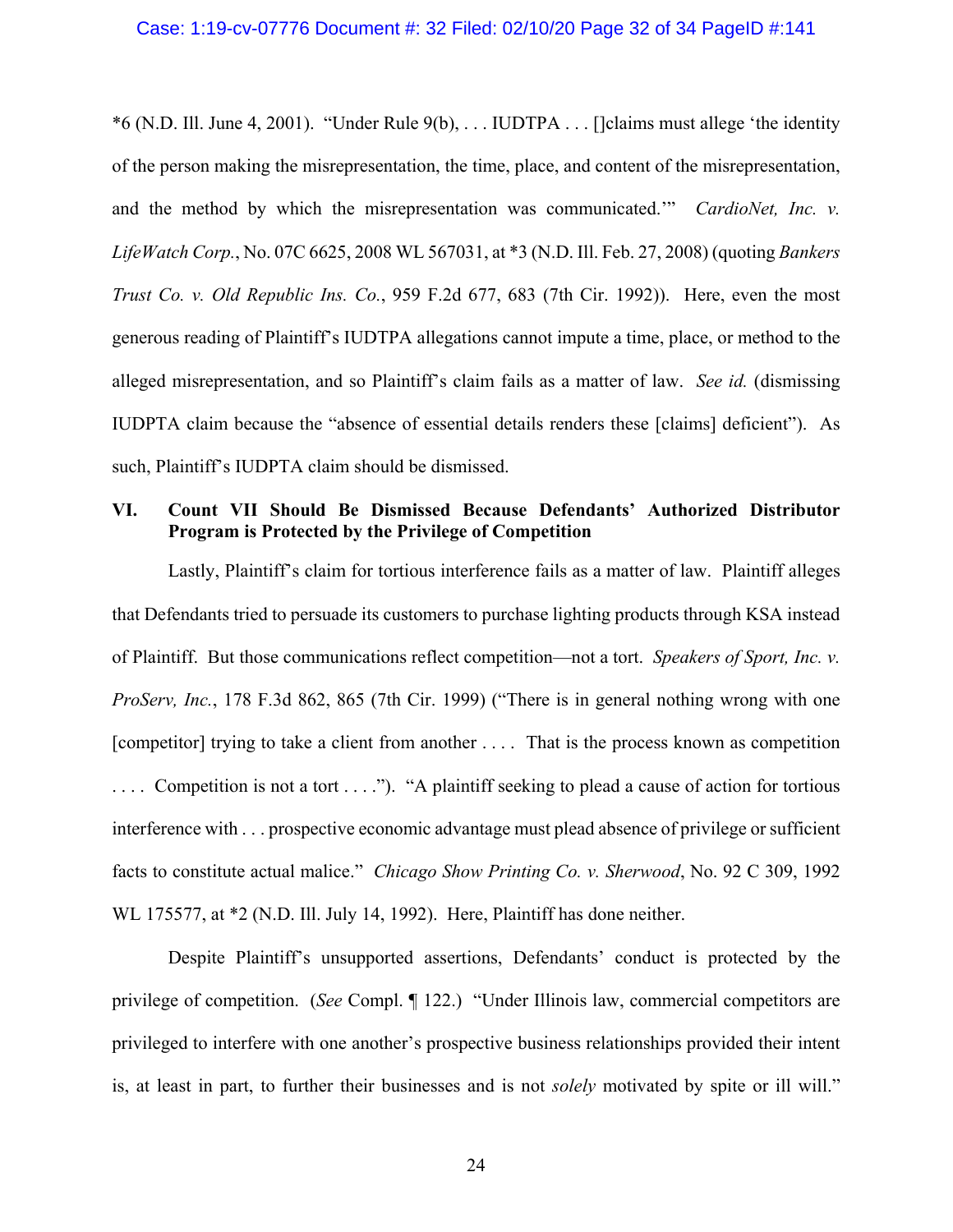### Case: 1:19-cv-07776 Document #: 32 Filed: 02/10/20 Page 33 of 34 PageID #:142

*Imperial Apparel, Ltd. v. Cosmo's Designer Direct, Inc.*, 882 N.E.2d 1011, 1019 (Ill. 2008) (emphasis added). The Complaint here repeatedly makes clear that Plaintiff and KSA are competitors, and that the purpose of the authorized distributor program was to promote the sales of the products KSA represents—not out of spite or ill will. (*See, e.g.*, Compl. ¶¶ 17-21 (Force Partners and KSA are competitors); *id.* ¶¶ 4, 52-53 (Partners would allow competitive price matching on KSA's manufacturers' products on spec bids and would only sell KSA's manufacturers' products out of inventory); *id.* ¶ 45 (KSA was offering distributors "monetary inducements" to promote its manufacturers' products); *id.* ¶ 51 (the authorized distributor program would offer distributors Defendants' "'best prices' and services").) Accordingly, all of Defendants' discussions surrounding the authorized distributor program are protected by the privilege of competition, and Plaintiff's tortious interference claim must be dismissed.

#### **CONCLUSION**

For the foregoing reasons, the Court should dismiss Plaintiff's Complaint in its entirety pursuant to Rule 12(b)(6) of the Federal Rules of Civil Procedure.

Respectfully submitted,

Dated: February 10, 2020 By: */s/ James F. Herbison* 

James F. Herbison Michael P. Mayer WINSTON & STRAWN LLP 35 West Wacker Drive Chicago, Illinois 60601 (312) 558-5600 JHerbiso@winston.com MMayer@winston.com

*Counsel for Defendants KSA Lighting & Controls, Inc., Jim Williams, and Ashley Williams*